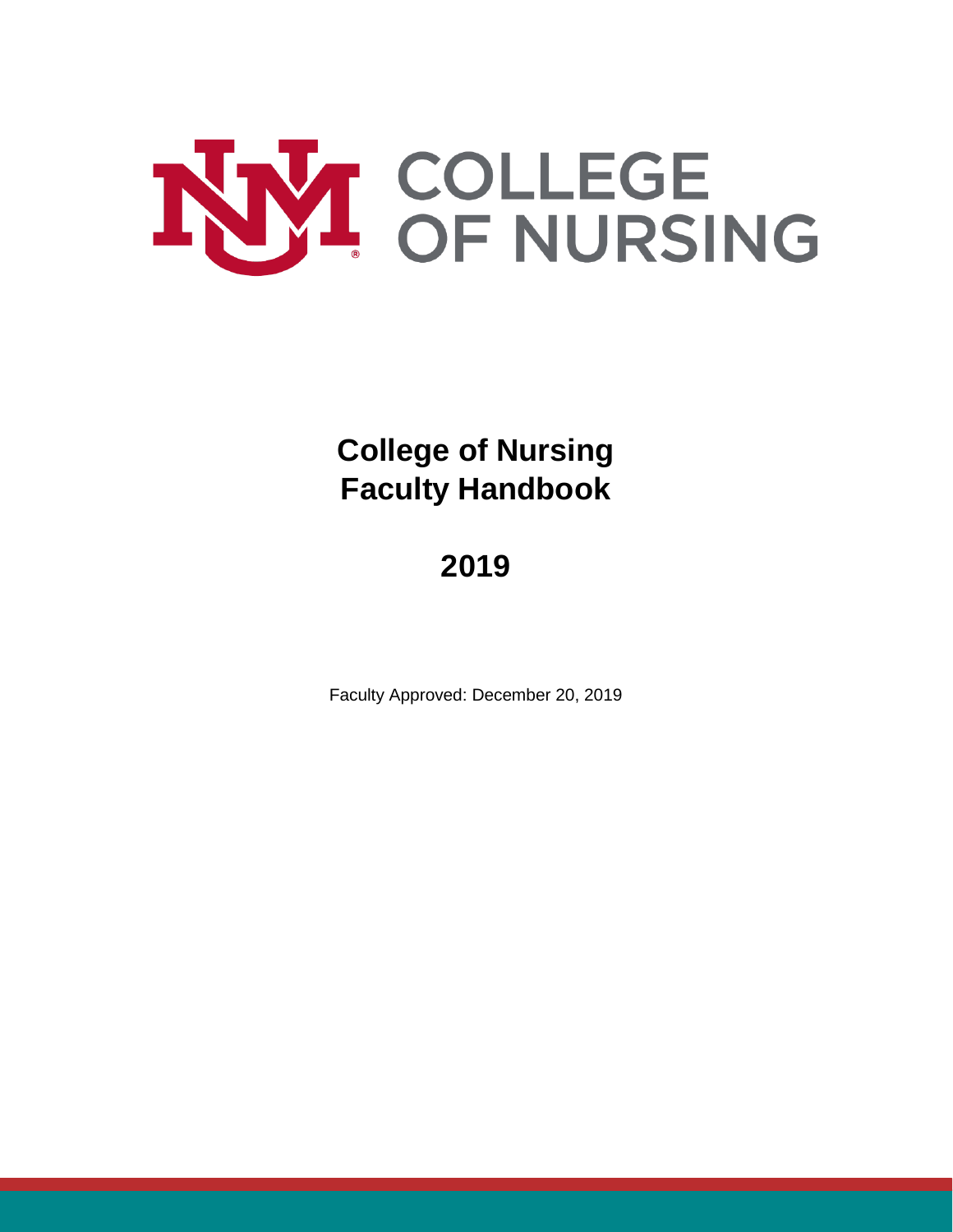# **Table of Contents**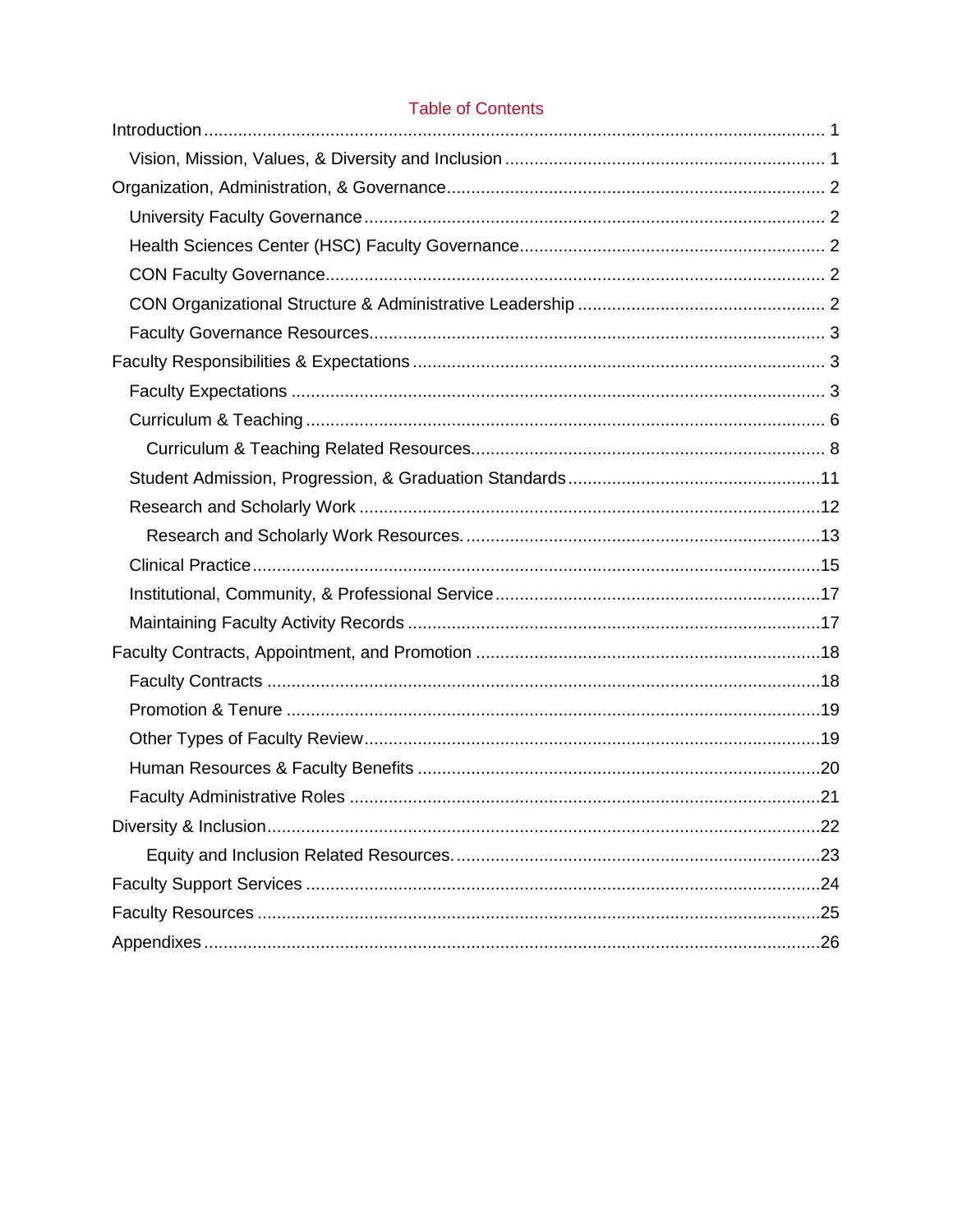### **Introduction**

<span id="page-2-0"></span>As the flagship nursing school for New Mexico, the College of Nursing (CON) represents a vital resource for the state through its participation in each of the four missions of the university, i.e., education, scholarly work, practice, and service. Providing nursing education since 1955, the CON offers a full range of programs. The undergraduate program includes a pre-licensure Bachelor of Science in Nursing (BSN) and the RN-to-Bachelor of science in nursing (RN-BSN) options. Graduate Master of Science in Nursing degree (MSN) and Post-Master's certificate (PMC) programs offer a number of concentrations leading to advanced practice registered nurse certification, nursing education, and nursing administration. Doctoral programs include a Doctorate of Philosophy in Nursing (PhD) and a Post-Master's Doctor of Nursing Practice (DNP).

### <span id="page-2-1"></span>**Vision, Mission, Values, & Diversity and Inclusion**

#### *Vision*

The Vision of the College of Nursing is to develop solutions for the most important nursing challenges pertaining to human health and health equity in our communities through education, scholarship, practice, and service.

#### *Mission*

The Mission of the College of Nursing is to provide exemplary and innovative education, research, practice, service, and leadership that improve state, national, and global health. The college's efforts focus on the scholarship of nursing education, research, practice, and policy to inform and lead in the delivery and analysis of nursing and health care.

#### *Values*

Academic Excellence, Diversity & Inclusion, Innovation, Integrity, Respect

### *Diversity and Inclusion*

As a College of Nursing at a research-intensive, federally-designated Hispanic-serving institution situated on indigenous lands, we benefit both from the manifold opportunities and the responsibilities we carry. Consistent with our mission, vision, and values, we strive to openly support and deeply respect our diverse students, staff, and faculty. We expect our faculty to benefit from and contribute to an inclusive environment that facilitates equity in research, scholarship, service, education, and practice.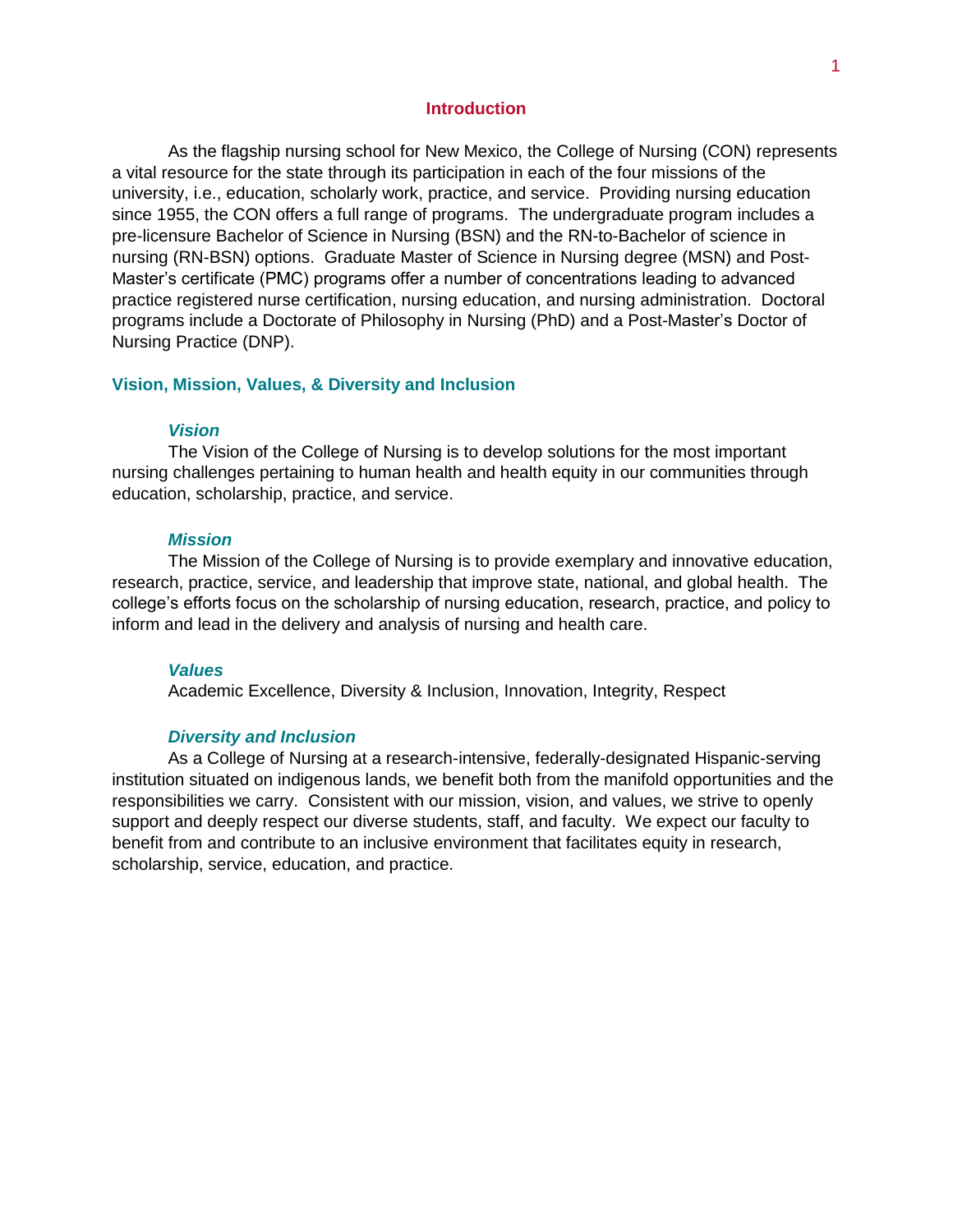# **Organization, Administration, & Governance**

#### <span id="page-3-1"></span><span id="page-3-0"></span>**University Faculty Governance**

Faculty have broad powers assigned to it by the Board of Regents and the Faculty Constitution and as stated in the Constitution. See A50: The Faculty's Role in the University's Academic Mission [\(https://handbook.unm.edu/a50/\)](https://handbook.unm.edu/a50/), A51: Faculty Constitution [\(https://handbook.unm.edu/a51/\)](https://handbook.unm.edu/a51/), and A82: Faculty Membership and Powers [\(https://handbook.unm.edu/a82/\)](https://handbook.unm.edu/a82/) for additional details of the faculty member's role in governance.

Faculty of the CON are encouraged to actively participate in faculty governance (e.g. Interviews for open university positions, viewing Board of Regents or Faculty Senate meetings). CON faculty are also encouraged to run for open positions on the Academic Freedom and Tenure Committee, Committee on Governance, and Faculty Senate.

### *The University Faculty Handbook.*

The Faculty Handbook provides the University of New Mexico (UNM) faculty with a written record of faculty policies and procedures. Policies in the Faculty Handbook are unifying documents that describe academic principles, the reasoning behind the principles, and institutional procedures necessary for implementation. Faculty Handbook policies contain governing principles and procedures that mandate or constrain actions and apply to UNM faculty; therefore, the development of policies requires input from faculty members who have extensive knowledge on the subject matter and review by faculty members from a variety of academic disciplines at UNM. Click [here to view the UNM Faculty Handbook.](http://handbook.unm.edu/)

The College of Nursing faculty handbook provides additional specific information and resources for College of Nursing faculty.

### <span id="page-3-2"></span>**Health Sciences Center (HSC) Faculty Governance**

Members of the CON are encouraged to actively participate in faculty governance (e.g. Interviews for open HSC positions, HSC Committee, or HSC Council meetings). CON faculty who are members of the Faculty Senate also serve as members of the HSC Council. CON faculty are encouraged to run for open 'At Large' vacancies on the HSC Council.

#### <span id="page-3-3"></span>**CON Faculty Governance**

Under The University of New Mexico faculty constitution and the College of Nursing Faculty Bylaws, the faculty have the right of review and action over several areas within the College. See the [College of Nursing Bylaws Article II, Section 2](https://app.box.com/s/92w8htzq7i6s6w5x1vx6eie8hr9wy6s3/file/277727745400) for further details.

CON faculty assemble as a "faculty of the whole" for faculty business meetings and other discussion and decision-making. The [College of Nursing Bylaws](https://app.box.com/s/92w8htzq7i6s6w5x1vx6eie8hr9wy6s3/file/277727745400) describes faculty committees and faculty governance processes.

#### <span id="page-3-4"></span>**CON Organizational Structure & Administrative Leadership**

The College of Nursing is a fully-accredited component of The University of New Mexico. The Dean of the College of Nursing oversees the unit. The dean has oversight for matters involving organizational structure, finance, personnel, strategic planning, fundraising/development, and general policies within the College. Under the dean, three associate deans provide administrative leadership in specific areas.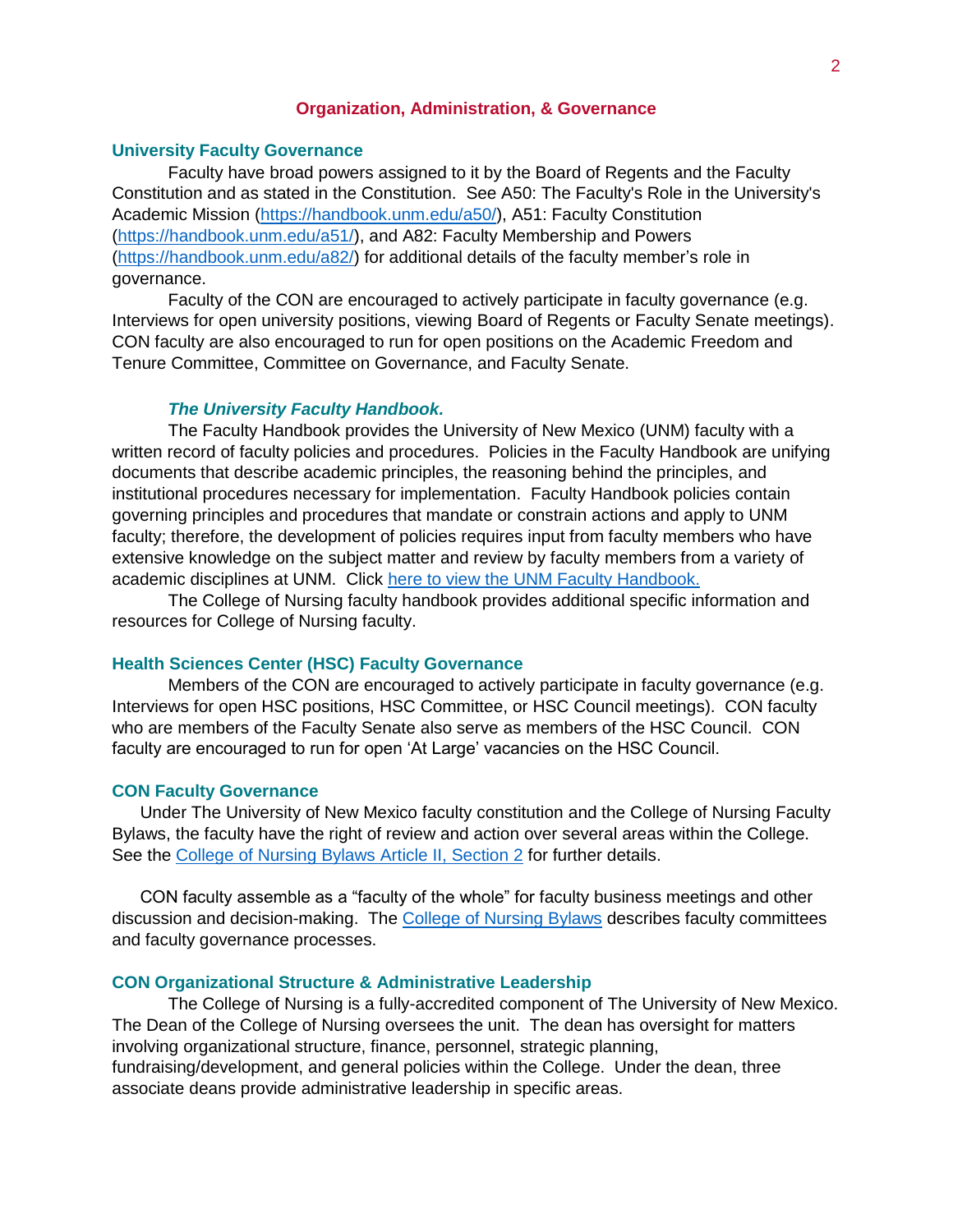- The Associate Dean for Research and Scholarship is responsible for supporting and mentoring faculty in the creation and dissemination of scholarly activity and for advancing the scholarship mission of the College. The PhD program reports to this position.
- The Associate Dean for Education and Innovation is responsible for the undergraduate, Master of Science in Nursing, Post-Master's Certificate, and Doctor of Nursing Practice academic programs; accreditation; and program evaluation.
- The Associate Dean for Clinical Affairs is responsible for all clinical affairs related activities of the College's faculty, staff, and students as well as community relations with clinical partners across the state. A staff team reports directly to this position and is primarily responsible for undergraduate and graduate student clinical placement, preceptor relations, continuing nursing education, and staff clinical practice (i.e., GEHM clinic). Faculty who participate in clinical practice activities as a part of their employment at the College collaborate with the Associate Dean for Clinical Affairs.

Central administrative units are responsible to two senior staff positions, the Senior Advisor to the Dean and the Associate Director of Finance and Administration.

| <b>Senior Advisor to the Dean</b> | <b>Director of Finance &amp; Administration</b> |
|-----------------------------------|-------------------------------------------------|
| <b>Alumni Relations</b>           | Accounting                                      |
| Development                       | <b>Facilities Management</b>                    |
| <b>Information Technology</b>     | <b>Grants Coordination</b>                      |
| Marketing and Communications      | <b>Human Resources</b>                          |
| <b>Strategic Support</b>          |                                                 |
| <b>Student Services</b>           |                                                 |

\*See Appendix 1 for a descriptive organizational chart.

# <span id="page-4-0"></span>**Faculty Governance Resources**

Resources related to faculty and shared governance:

- The National Education Association Faculty Governance in Higher Education: [http://www.nea.org/home/34743.htm.](http://www.nea.org/home/34743.htm)
- The American Association of University Professors Shared Governance: <https://www.aaup.org/our-programs/shared-governance>

# **Faculty Responsibilities & Expectations**

# <span id="page-4-2"></span><span id="page-4-1"></span>**Faculty Expectations**

Faculty demonstrate high standards of professional conduct to lead, foster consensus, and motivate others, and are viewed as assets to the College, HSC, University, and the profession. Faculty within the College of Nursing are expected to consistently demonstrate professional conduct, mutual respect, and courtesy while maintaining commitment to scholarly dialogical discourse.

These expectations permeate all aspects of faculty life and mark excellence. Maintaining collegial work relationships with other faculty, students, staff, clients, and communities demonstrates high ethical standards, promotes effective teamwork, and stimulates others to reach optimal performance.

All faculty with primary appointments within the College of Nursing are expected to participate in college-wide events. Faculty may also be requested and invited to participate in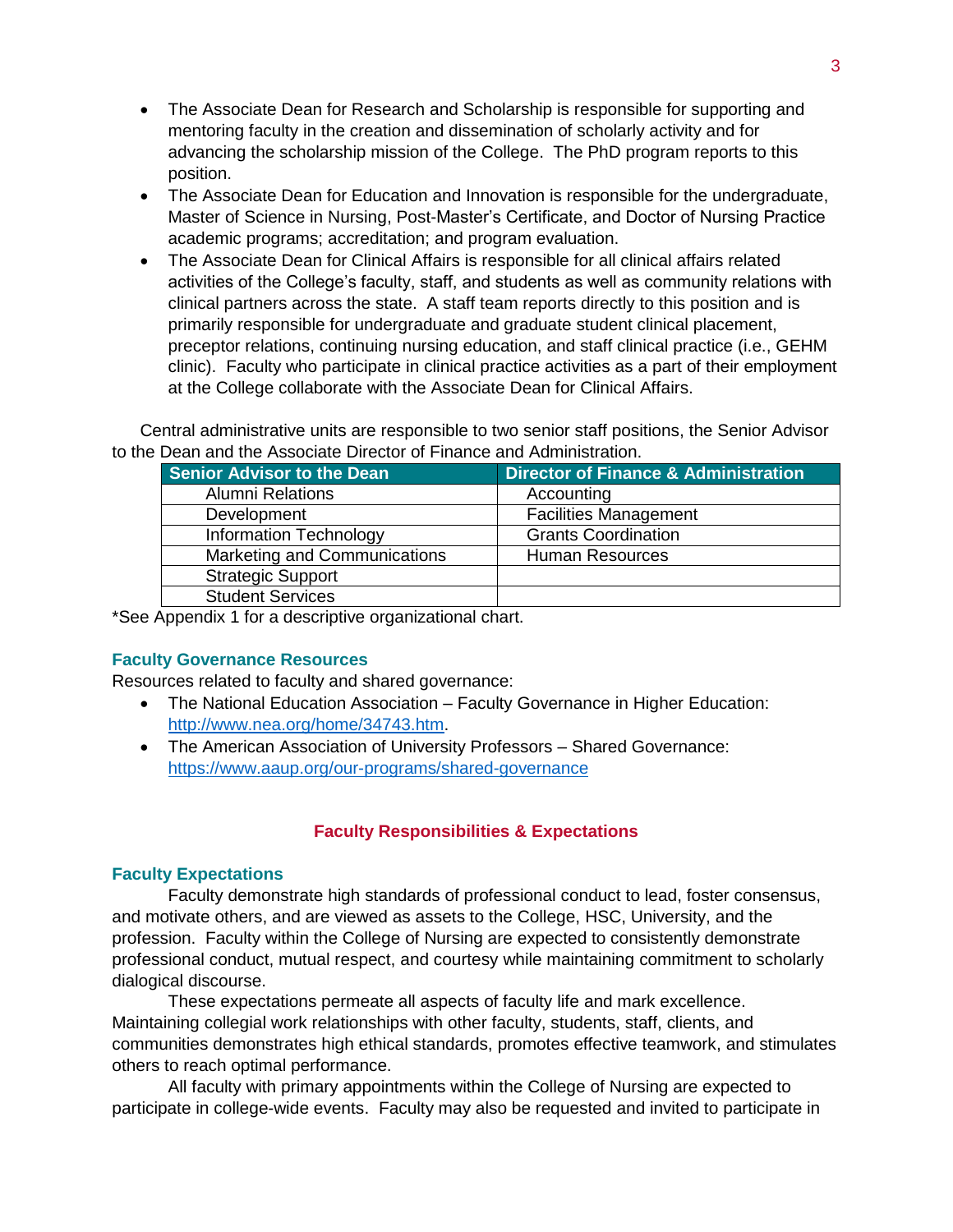other college and university activities. Faculty with secondary appointments and adjunct/temporary-part-time faculty are encouraged to participate in department, college, and university-wide events as they are able.

Faculty engage in a mix of professional activities that include scholarly work, teaching, practice, and service. Faculty workload is assigned and negotiated according to [CON-302:](https://app.box.com/s/92w8htzq7i6s6w5x1vx6eie8hr9wy6s3/file/277741003753)  [Faculty Workload Procedure.](https://app.box.com/s/92w8htzq7i6s6w5x1vx6eie8hr9wy6s3/file/277741003753)

### *Faculty Office Hours*

The University of New Mexico Faculty Handbook recommends faculty to maintain posted office hours each week. Please refer to the UNM Faculty Handbook for detailed information: [https://handbook.unm.edu/c80/.](https://handbook.unm.edu/c80/)

### *Licensure & Certification.*

All faculty who hold degrees in Nursing must maintain their New Mexico licensure at the appropriate level as well as maintaining national certifications for individuals who teach within the APRN programs. Faculty practicing as part of their faculty contract may receive assistance for renewals of DEA licenses. Questions regarding required licensure and/or certification for faculty should be directed to the faculty's supervisor\*. Questions regarding support for DEA licensing, should be directed to the Associate Dean for Clinical Affairs.

\* Supervisor refers to a person in the immediate position who direct faculty in their performance of assigned and/or delegated tasks.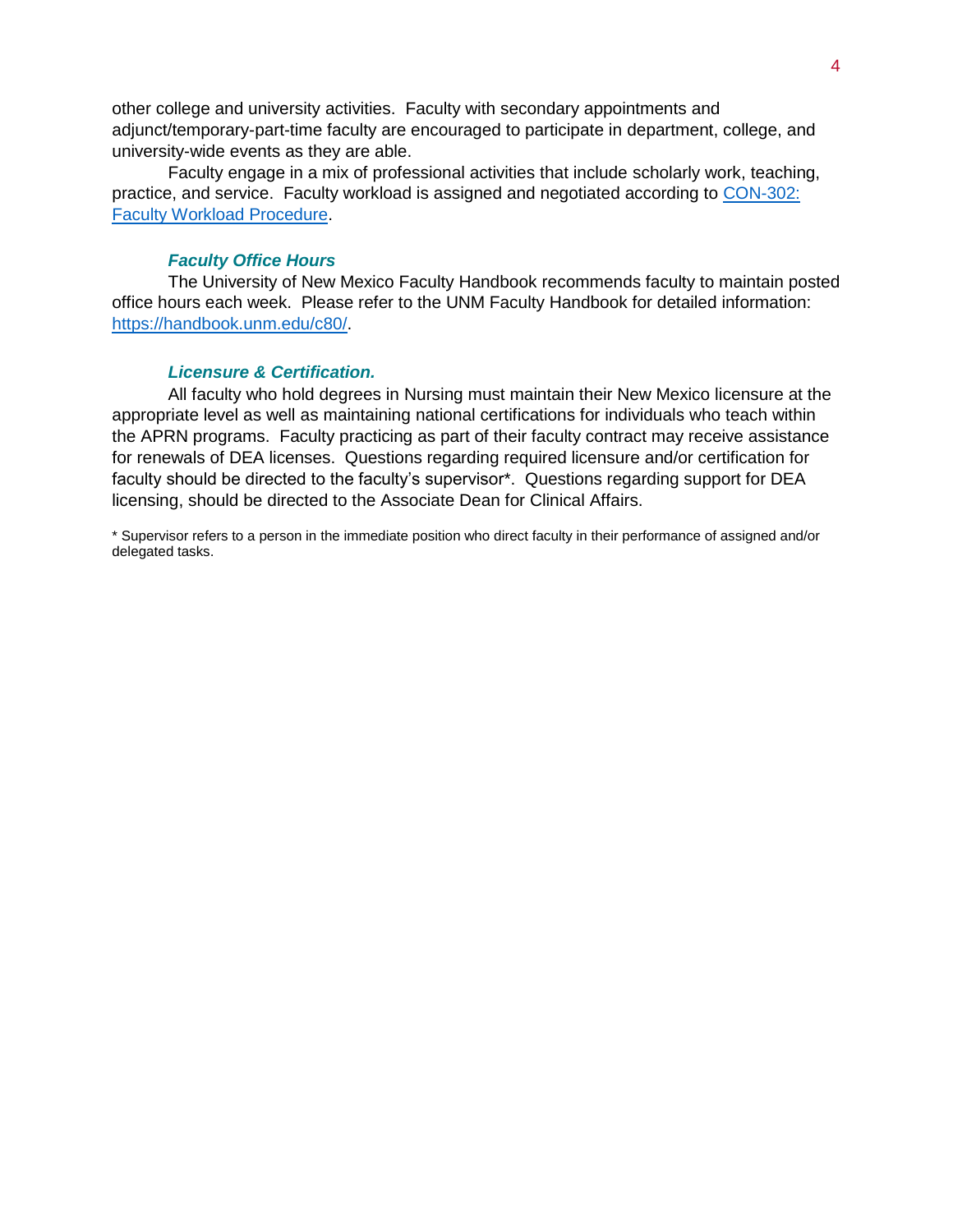# *Faculty Metrics.*

In addition to individual performance evaluations, the college faculty as a whole are reviewed based on aggregate data on several performance factors. Per accrediting body requirements, faculty must meet certain metrics as defined by the college. Data is collected and presented in the aggregate and demonstrates program effectiveness. College of Nursing faculty are evaluated as a body on the following four metrics.

- 80% of faculty must obtain a rating of 4.0 or higher out of a 5-point Likert scale for questions 1 and 2 on student evaluations of teaching (EvaluationKIT) for each course.
- 80% or more of the faculty must receive an overall rating of "meets expectations" or higher on their annual performance evaluation.
- 80% of faculty serve on College of Nursing, Health Sciences Center, or University level committees.
- 60% of faculty will present at one or more state, regional, national, and/or international conferences during a rolling three-year period.

Individual faculty not meeting these established metrics should discuss opportunities for improvement with their immediate supervisor.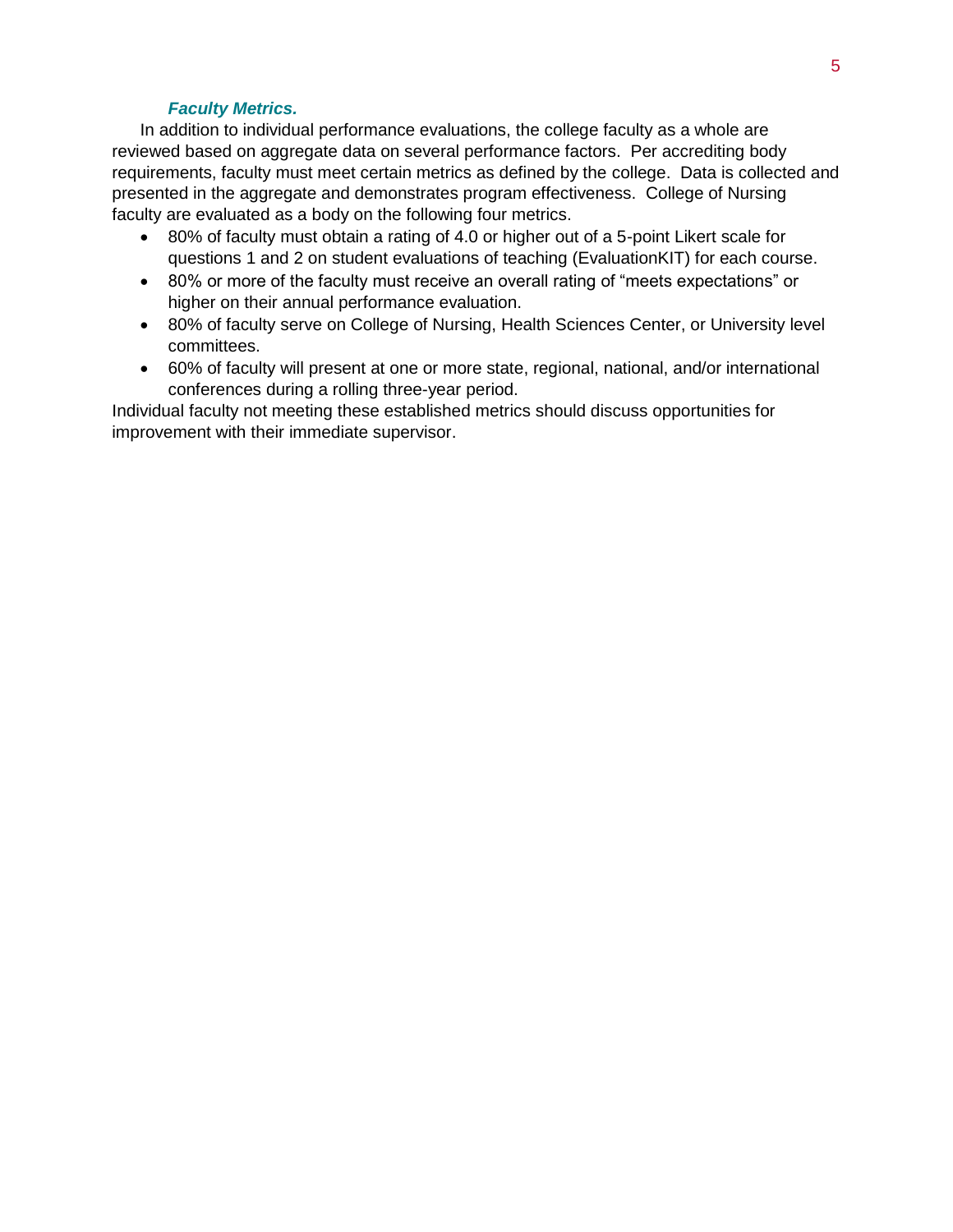# <span id="page-7-0"></span>**Curriculum & Teaching**

The UNM College of Nursing offers a wide range of academic programs from undergraduate to doctoral degrees and specialties designed to prepare students to achieve the highest level as nursing professionals and scientists. Detailed information about the undergraduate to doctoral programs, specialties, and specific curriculum plans can be found at <https://hsc.unm.edu/college-of-nursing/education/index.html> as well as in the student handbook for each program located at [https://app.box.com/s/vbsxe5179dcasp9xh79dkr1j69nmxi2b.](https://app.box.com/s/vbsxe5179dcasp9xh79dkr1j69nmxi2b)

# *Teaching Assignments.*

Faculty are assigned to teach individual courses each term by their program director or supervisor. Faculty should speak with their program directors and/or concentration coordinators well in advance regarding specific course scheduling assignments.Program directors collaborate with the concentration coordinators, Education Support Coordinator and Strategic Support Manager to create and submit course schedules.

#### *Course Syllabi.*

Each program has a point of contact to submit finalized course syllabi to store centrally on the college's shared network folders. Syllabi must be stored centrally for accreditation requirements as well as for historical student advising and transcript evaluation. The Office of the Provost does update required language within the syllabi templates. Faculty must ensure that their individual syllabi are up to date regarding these university required statements. Questions regarding course syllabi should be directed to lead program faculty and administrative support staff. Syllabi templates are available on the College of Nursing's shared network drive.

# *Course Development & Curricular Change Forms.*

Faculty members interested in pursuing curricular changes/additions should seek out guidance from the appropriate curricular committee chair or program director prior to taking action. In general, curricular changes should be discussed and approved with the relevant program faculty prior to being submitted to the appropriate College of Nursing curriculum committee for approval. All changes to curriculum are voted on by full faculty. Once approved by full faculty, curricular forms are routed to Health Sciences Center administration by the Associate Dean for Education & Innovation.

Changes and additions to curriculum are reviewed and approved by the Faculty Senate and its curriculum related Committees. Only approved courses and programs may appear in the University Catalog. Please refer to the Curricula Forms Process Manual for information on the approval process, and for instructions on completing request forms. You may direct questions to the Office of the HSC Registrar, 272-8900.

### *Curriculum Forms:*

- **Form A - Change an Existing Course**
- **Form B - New Course Request**
- **Form C - Degree/Program Change**
- **Form D - New Graduate Degree**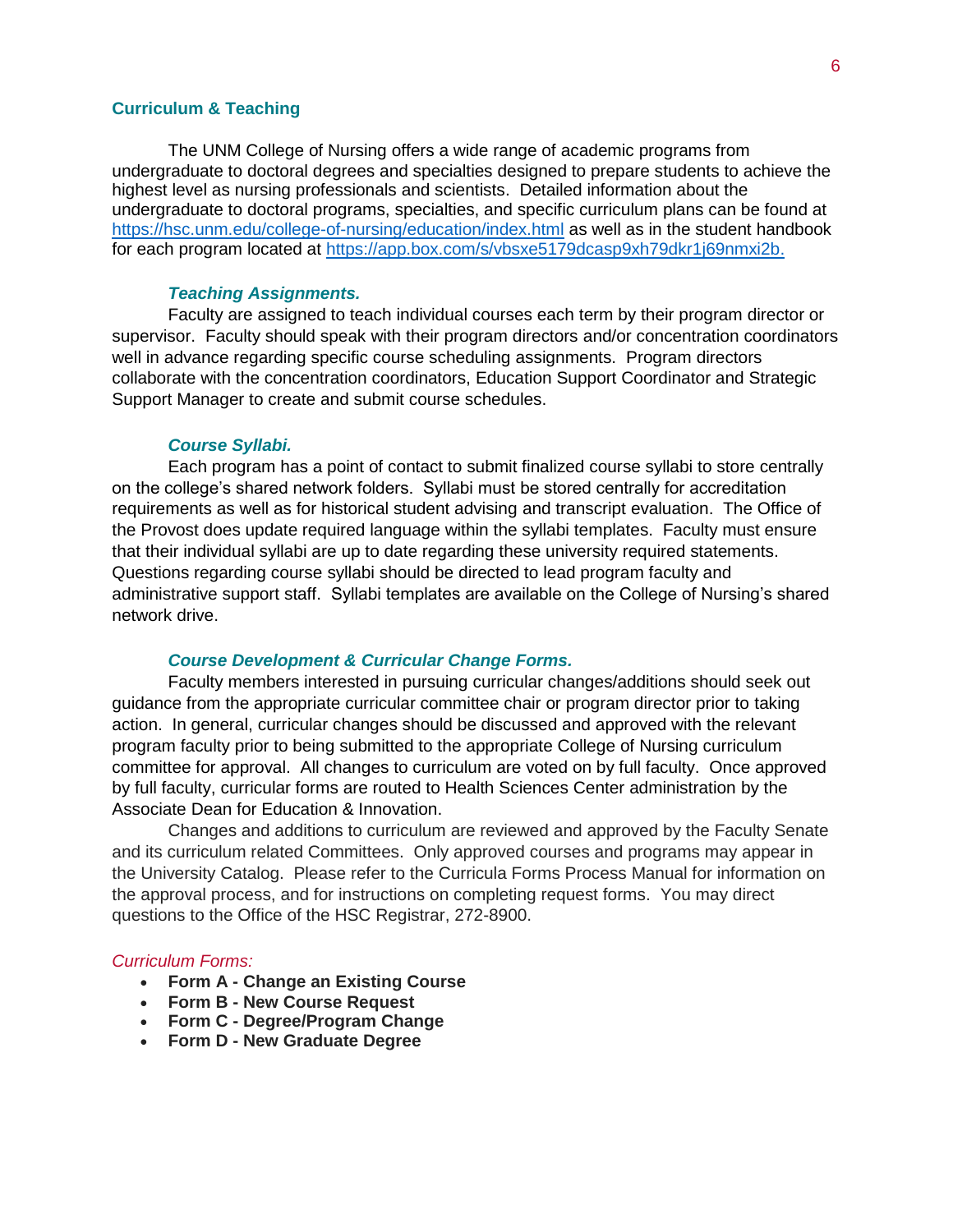#### *Precepting & Site Visits.*

Faculty expectations for site visits are set by course coordinators, concentration coordinators, and program directors dependent upon the degree program. Faculty maintaining a College of Nursing contracted clinical practice may be requested to precept students in their practice. They should coordinate this with their individual program directors and clinical site manager.

#### *Interprofessional Healthcare Simulation Center.*

Simulation activities are integrated into the curriculum to give students the ability to learn and make mistakes without harm to patients. Simulation is used to bridge the gap between didactic learning and real-life experiences. The UNM CON Simulation team utilizes the resources provided by the Interprofessional Healthcare Simulation Center (IHSC) at UNM. Overview of the UNM College of Nursing Simulation team: [https://hsc.unm.edu/college-of](https://hsc.unm.edu/college-of-nursing/practice/simulation.html)[nursing/practice/simulation.html.](https://hsc.unm.edu/college-of-nursing/practice/simulation.html)

IHSC General Facility Information:

<https://hslic.unm.edu/iHSC/General%20Facility%20Information.html>

# *Textbook Orders.*

Prior to each term, course instructors receive an e-mail from [unm@verbasoftware.com](mailto:unm@verbasoftware.com) for each course they are teaching. This e-mail contains the term, course number, instructor's name, and a link to the UNM Bookstore's Verbasoft website. By using this link, instructors can input their requests or indicate that a textbook is no longer required. Once this is completed, the information is available to students registered for the course. For faculty teaching in the prelicensure program, the Bookstore manages levels 1 through 5 courses. Pre-licensure faculty receive a Verbasoft link for levels 1 through 5 updates, but if changes are not needed, no action is required.

Faculty may request desk copies of textbooks by submitting a form to the Education and Innovation Program Coordinator. This form is located on the College's shared network folder: [O:\Nursing\Faculty and Staff Resources\Forms\Smartsheet Request Forms.](file://///health.unm.edu/hsc_departments/Nursing/Faculty%20and%20Staff%20Resources/Forms/Smartsheet%20Request%20Forms)

#### *Instructional Design Support.*

Instructional design support is available from the College of Nursing's Instructional Design Team (part of the College of Nursing's Information Technology office). Support includes online course development including strategies and solutions to best support all students in the online environment. All courses–online, hybrid, and web-enhanced–are supported by this team. To request support, call 272-8112 or email hsc-con-it@salud.unm.edu.

### *UNM Learn/Blackboard.*

Blackboard Learn is UNM's officially supported online course management platform. Information for faculty about UNM Learn can be found at [http://online.unm.edu/help/learn/faculty/index.html.](http://online.unm.edu/help/learn/faculty/index.html)

# *Quality Matters/Golden Paw.*

UNM's Online Course Best Practice Certification Initiative convenes an annual process of application, rigorous review, and redesign for online courses seeking to become more aligned with research-based best practices for online learning. Courses which complete this process and meet UNM Best Practice Certification requirements receive a UNM Best Practice Golden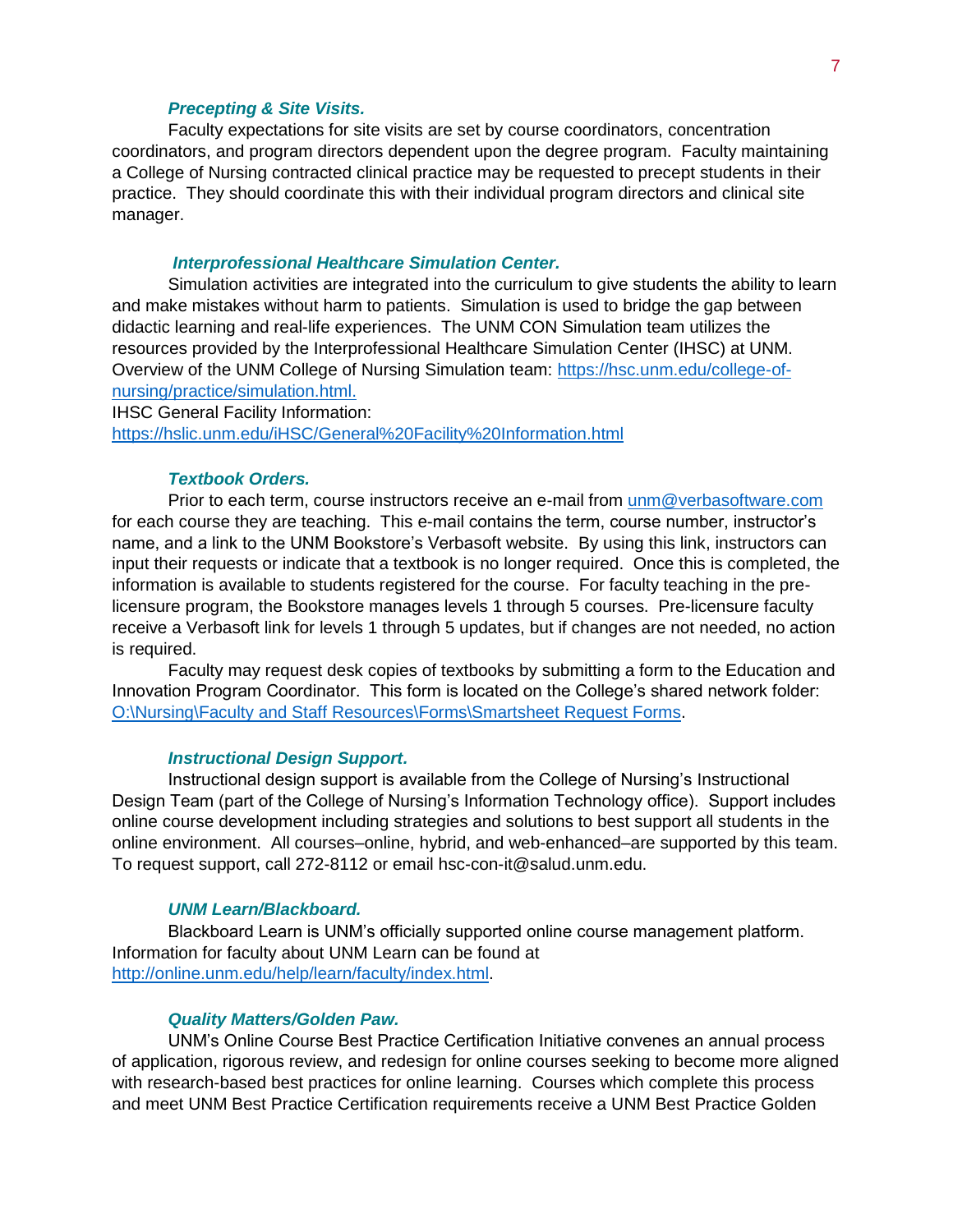PAW Seal of Approval and are submitted for a National Quality Matters Review. Several courses at the College of Nursing have completed the process to acquire UNM's 'Golden Paw' and a National Quality Matters Review Standard.

More information about this annual certification process can be found at [https://extendedlearning.unm.edu/faculty/best-practices.html.](https://extendedlearning.unm.edu/faculty/best-practices.html) More information about Quality Matters can be found at [https://extendedlearning.unm.edu/faculty/quality-matters.html.](https://extendedlearning.unm.edu/faculty/quality-matters.html)

#### *Student Evaluation of Teaching.*

EvaluationKIT is used by Course Feedback at UNM as our student evaluation of teaching (SET) platform. Information about Course Feedback at UNM, including how to add custom questions and dates/deadlines for the distribution of course evaluations to students for the current semester, can be found at [https://coursefeedback.unm.edu/.](https://coursefeedback.unm.edu/) A formal statement from the American Sociological Association on SETs; their limitations, including being "biased in against women and people of color"; and recommendations for their

use can be found [here.](https://www.asanet.org/sites/default/files/asa_statement_on_student_evaluations_of_teaching_sept52019.pdf)

# *Student Academic Advisement and Student Success.*

Students are advised by the College of Nursing advisement team, as well as UNM main campus, depending on the student's individual program when seeking a nursing degree. Students are advised on the nursing program and curriculum through the student services office by appointment and walk-ins on appointed days. Appointments can be requested online by students: [https://hsc.unm.edu/college-of-nursing/education/admissions/index.html.](https://hsc.unm.edu/college-of-nursing/education/admissions/index.html) Faculty are recommended to send students to the student services office when plans of study and schedule planning needs arise. Issues such as curriculum advisement, credit hours and changes, courses needed for graduation, and on occasion financial aid questions (which are referred to the financial aid office on HSC Campus) are handled in the student academic advisement office.

The Student Success Coordinators advise on all the nursing programs offered at the college based on student need. The Student Success Coordinators are utilized by both students and faculty to assist in student success and progression issues. Faculty can advise students and refer to the Student Success Coordinators for issues such as low test scores and poor performance in course work. The Student Success Coordinators will meet with students and create study plans, as well as provide workshops based on student needs. The responsibility is placed on the student to seek out assistance, and the faculty role is to review exams and provide study guides to a student meeting with the Student Success Coordinators. Additional information and contact information for Student Success team faculty can be found online: [https://hsc.unm.edu/college-of-nursing/education/student-affairs/student-success.html.](https://hsc.unm.edu/college-of-nursing/education/student-affairs/student-success.html)

#### <span id="page-9-0"></span>**Curriculum & Teaching Related Resources.**

#### *Room Reservations for courses and events.*

Room reservations for classrooms are assigned during the course schedule creation process. Questions or specific requests for course scheduling should be addressed with your program director or the Education Support Coordinator.

Non-course reservations should be made at least 72 business hours in advance of the event. Please allow 24 business hours from the time you submitted your request to receive a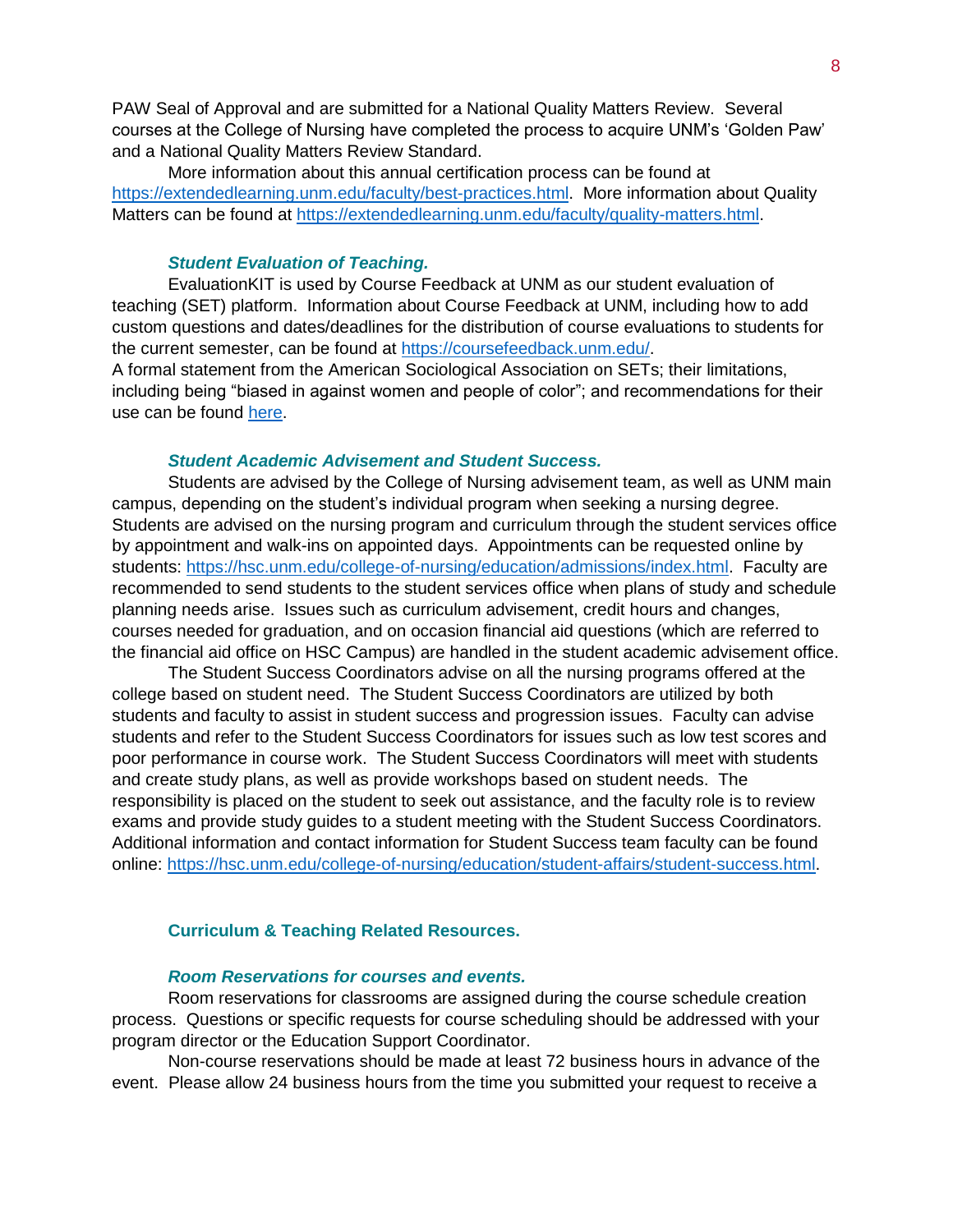response. Requests will be processed in the order received. Rooms can be reserved at: [http://nursing-apps.unm.edu/reservations/.](http://nursing-apps.unm.edu/reservations/)

Room reservations for simulation and/or OSCEs should be submitted well in advance. Requests are submitted by the lead instructor for the course or the OSCE coordinator for the program. The University of New Mexico Virtual Event Management System (EMS) can be used to verify room reservations and location of events. Event locations and reservation can be verified at: [http://ems.unm.edu/EmsWebApp/BrowseForSpace.aspx.](http://ems.unm.edu/EmsWebApp/BrowseForSpace.aspx)

# **Typhon.**

Typhon is an online tool used to track a multitude of clinical requirements for graduation. This tool includes the ability to track clinical hours and specialty skills performed by the student. It contains clinical evaluations and information regarding preceptors, sites, site visitors, and students. It can also be used to review student clinical schedules and their most current curriculum vitae.

To request a new Typhon account, please contact the CON Office of Clinical Affairs. To log in, visit<https://www.typhongroup.net/unm/>

#### **Standardized Testing**

Standardized specialty exams (i.e. HESI, ATI, Kaplan, or other designated standardized testing products) are utilized throughout the program as an evaluation and instructional method for students. These exams and preparation activities are embedded in the program to correspond with information taught. The standardized exams identify students' areas of weakness to prepare students for the NCLEX.

### **ExamSoft.**

ExamSoft is software used to develop, administer, and evaluate exams. It is able to store, share, and analyze questions. Examplify is the student interface for working with ExamSoft. [https://ei.examsoft.com/GKWeb/login/unmnursing.](https://ei.examsoft.com/GKWeb/login/unmnursing)

To request an ExamSoft account, please submit a ticket to the CON Information Technology Office at [https://hsc.unm.edu/college-of-nursing/about/support-resources/index.html.](https://hsc.unm.edu/college-of-nursing/about/support-resources/index.html)

# **Zoom Accounts.**

Zoom is a high definition video conferencing and desktop sharing platform. All faculty have access to user Zoom accounts through the HSC, [https://hsc.unm.edu/about/cio/user](https://hsc.unm.edu/about/cio/user-support/support/Zoom.html)[support/support/Zoom.html.](https://hsc.unm.edu/about/cio/user-support/support/Zoom.html) When you go to this site, click on "How to Get a Zoom license." It's a two-step process: first set up a Basic account, and then you can request to upgrade to a Pro account. If you need/want help with getting your Zoom account, please let CON IT know. CON IT can also help you learn how to set up sessions/meetings on your Zoom account. If you need assistance with setting up your Zoom account, CON IT can be reached at 505-272-8112 or submit a ticket at

<https://hsc.unm.edu/college-of-nursing/about/support-resources/index.html>

## *HSC Registrar's Office.*

The Office of the HSC Registrar provides a variety of services to students, faculty, and staff in relation to student academic records and degrees, course schedule and registration deadlines, academic calendar, graduation, etc. In particular, it provides faculty and staff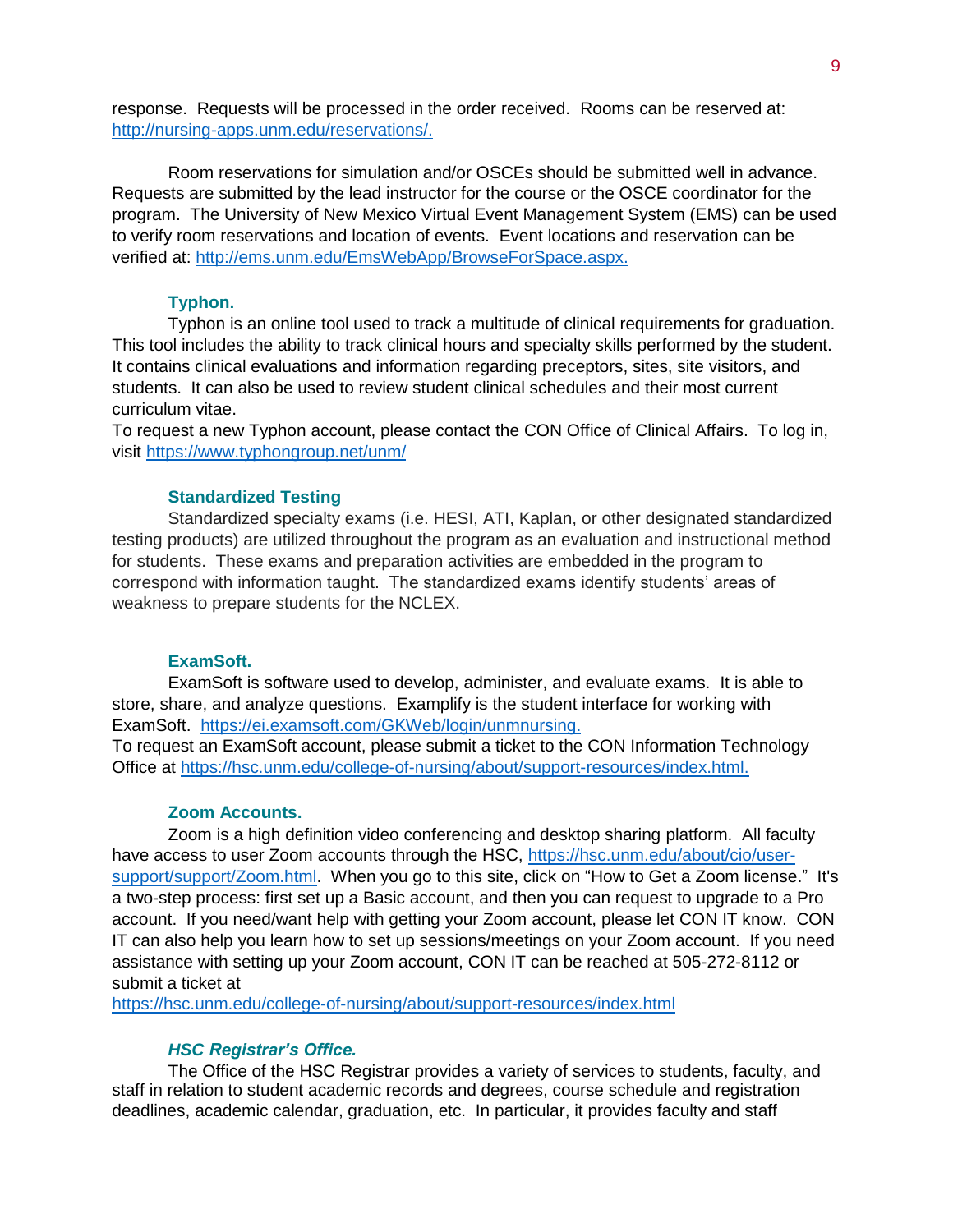information about curriculum forms to request course changes or new courses, end-of-term grading process and grade submission deadlines, forms related to grade change and removal of incompletes, etc. More detail information about these services and additional functions associated with the Registrar's Office can be found at [http://registrar.unm.edu/index.html.](http://registrar.unm.edu/index.html)

# *Health Sciences Library and Informatics Center (HSLIC) & Reserved Course Readings.*

HSLIC provides many resources for students and faculty for the HSC North Campus. Faculty may access purchased nursing resources, reserve materials for courses, request additional materials through interlibrary loan, and gain assistance from the librarian for guest lectures and research assistance. Faculty requests can be made through links available on the HSLIC homepage.

<https://hslic.unm.edu/index.html> <http://libguides.health.unm.edu/nursing>

# *Office for Continuous Professional Learning.*

As a part of the Office for Continuous Professional Learning, the mission of the Office for Medical Educator Development (OMED) is to guide and support the professional development and advancement of medical educators. OMED provides workshops, online resources, individual consultation, and customized learning opportunities to faculty and residents, programs and departments. OMED offers a variety of programs including workshops, learn @ lunch, online learning, and drop-in sessions. Information and a calendar with upcoming programs and links to "online learning" can be found at [https://hsc.unm.edu/school-of](https://hsc.unm.edu/school-of-medicine/EDUCATION/pro-dev/omed/index.html)[medicine/EDUCATION/pro-dev/omed/index.html.](https://hsc.unm.edu/school-of-medicine/EDUCATION/pro-dev/omed/index.html)

For more information, visit: [http://Hscmoodle.health.unm.edu.](http://hscmoodle.health.unm.edu/)

# *FERPA & Student Privacy.*

The Family Educational Rights and Privacy Act of 1974 (FERPA), also known as the Buckley Amendment, is the federal statute that governs student educational records. Everyone who works with student records should be familiar with the law's provisions governing students' rights to access their records, students' rights to amend their records, and students' rights to limit disclosure of personally identifiable information. The Office of the Registrar offers a workshop that covers these aspects of the federal law, as well as our responsibilities to protect the confidentiality of student education records.

Faculty providing letters of recommendation for students and/or alumni must receive permission from the requestor to include information protected by FERPA. The Letter of Recommendation FERPA Release form can be found on the CON's shared network drive: [o://Nursing/Faculty and Staff Resources/Forms/Release Forms.](file://///health.unm.edu/hsc_departments/Nursing/Faculty%20and%20Staff%20Resources/Forms/Release%20Forms)

Information regarding FERPA can be found on the University Registrar's website: [https://registrar.unm.edu/privacy-rights/ferpa.html.](https://registrar.unm.edu/privacy-rights/ferpa.html)

# *Title IX Reporting Obligations.*

Information about alleged sexual violence or misconduct that is shared by an individual with most University faculty or staff is required to be reported to the Office of Equal Opportunity (OEO) by law and UNM Policy. However, it is still the full choice of the individual who has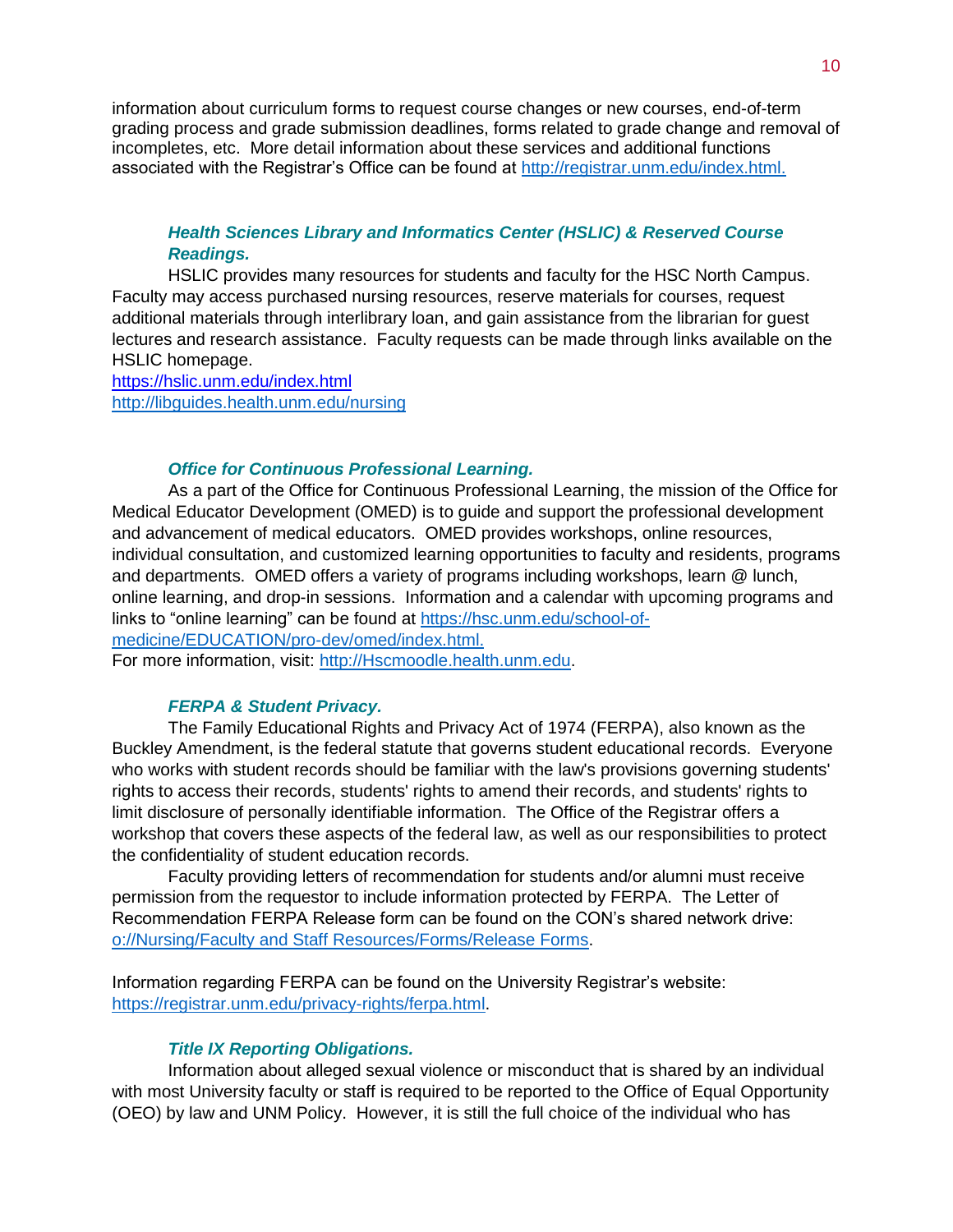experienced sexual violence or misconduct to make a report with UNM Police Department or to participate in an administrative investigation with OEO.

Individuals who have experienced misconduct and are not initially interested in reporting to OEO or the UNM Police Department may access one of the Confidential Advocacy Centers on campus. On the HSC Campus, this includes the Vassar House Advocacy Center, 917 Vassar NE. There are several Confidential Advocacy Centers on main campus, including Lobo Respect Advocacy Center, the LGBTQ Advocacy Center, and the Women's Resource Center. More information about these resources is available at: [https://students.unm.edu/find-your](https://students.unm.edu/find-your-pack/resource-centers.html)[pack/resource-centers.html.](https://students.unm.edu/find-your-pack/resource-centers.html)

In an effort to meet obligations under Title IX, UNM faculty, Teaching Assistants, and Graduate Assistants are generally considered "responsible employees." This designation requires that any report of gender discrimination which includes sexual harassment, sexual misconduct, and sexual violence made to a faculty member, TA, or GA must be reported to the Title IX Coordinator at the Office of Equal Opportunity. While faculty and staff must report this information to OEO, this information is still considered confidential and will only be shared by OEO with those who have a legitimate need-to-know and as authorized by University policy and applicable federal and state law.

For more information on the university policy regarding sexual misconduct, see: [https://policy.unm.edu/university-policies/2000/2740.html.](https://policy.unm.edu/university-policies/2000/2740.html) For more information on Title IX and reporting requirements, see: [https://oeo.unm.edu/title-ix/title-ix-reporting-obligations.html.](https://oeo.unm.edu/title-ix/title-ix-reporting-obligations.html)

# <span id="page-12-0"></span>**Student Admission, Progression, & Graduation Standards**

Detailed information about student admission requirements, process, and application deadlines can be found on the CON website at [https://hsc.unm.edu/college-of](https://hsc.unm.edu/college-of-nursing/education/admissions/index.html)[nursing/education/admissions/index.html.](https://hsc.unm.edu/college-of-nursing/education/admissions/index.html)

Detailed information about general academic regulations and policies that govern progress towards completion of a degree, such as catalog requirements, satisfactory academic progress, readmission process and requirements, graduation requirements, etc., can be found on the Registrar's Office at [http://registrar.unm.edu/UNM%20Catalog/index.html.](http://registrar.unm.edu/UNM%20Catalog/index.html) Additional information about program and/or concentration-specific academic progress and graduation requirements can be found in their corresponding student handbooks located at [https://app.box.com/s/vbsxe5179dcasp9xh79dkr1j69nmxi2b.](https://app.box.com/s/vbsxe5179dcasp9xh79dkr1j69nmxi2b)

Detailed information about other general academic regulations and policies, including student grievance procedures, graduate student grievance procedures, student code of conduct, campus policies, etc. can be found at [http://pathfinder.unm.edu/index.html.](http://pathfinder.unm.edu/index.html)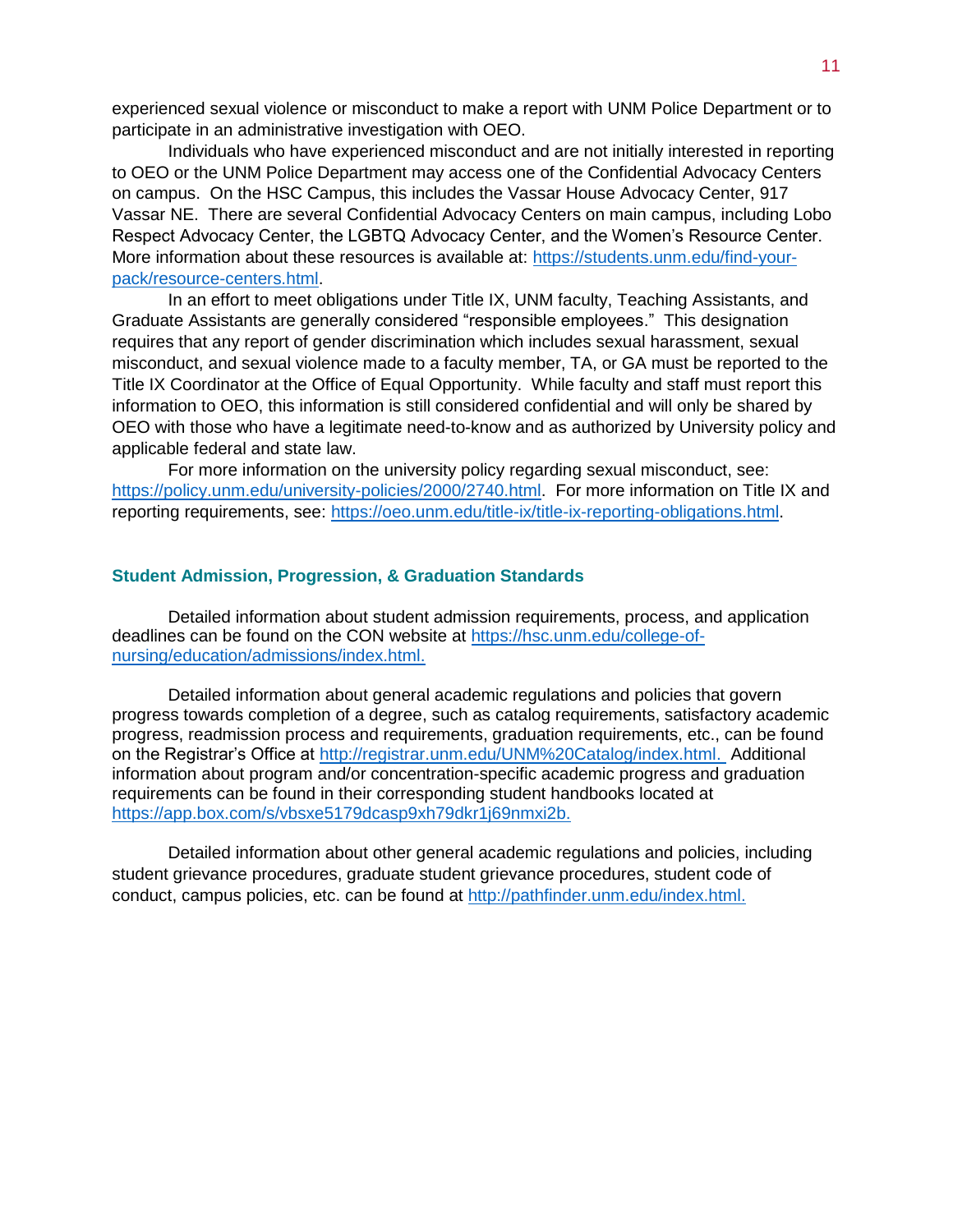### <span id="page-13-0"></span>**Research and Scholarly Work**

At the College of Nursing (CON), scholarship criteria vary according to the faculty rank (see CON Faculty Bylaws). The tenured and tenure-track faculty have the highest scholarly productivity expectations among the faculty ranks which reflects productivity appropriate for a Research I University.

Faculty and research personnel must familiarize themselves with UNM's research related policies within the UNM Faculty Handbook: [https://handbook.unm.edu/section-e/.](https://handbook.unm.edu/section-e/)

#### *Health Sciences Center Office of Research.*

The HSC Office of Research provides research support for HSC faculty including training, educational, and mentoring opportunities; guidance on research compliance; crossdisciplinary research; internal and external grant funding opportunities; and serves as the overarching office for the HSC's three designated research centers, signature research programs as well as a number of other faculty support opportunities. <https://hsc.unm.edu/research/>

# *Research Space and HSC Resources.*

Faculty and students who require a research laboratory, research space, and/or staff support must work with the Associate Dean for Research and Scholarship to secure access to the CON biologic laboratory or to seek a collaborative arrangement with other entities, either on the HSC Campus or Main Campus for research activities. No written or oral contract for securing such space may be entered into without the expressed written permission of both the Associate Dean for Research and Scholarship and the Dean of the CON.

The UNM Clinical Translational Science Center (CTSC) also provides a wealth of resources relating to funding, programs, services, and training for investigators are well described on the [website.](https://hsc.unm.edu/research/ctsc/index.html)

#### *Conducting Research with Human Subjects.*

UNM HSC HRPO coordinates approvals for all research projects involving human subjects at UNM HSC. Information regarding the Click IRB submission system, compliance, conflict of interest, trainings, and HRRC submission guidelines can be found online at: [http://hsc.unm.edu/research/hrpo.](http://hsc.unm.edu/research/hrpo)

Do not hesitate to contact the HRPO at 272-1129 with any questions or by email at [HRPO@salud.unm.edu.](mailto:HRPO@salud.unm.edu)

### *Conducting Non-Human Subjects Research.*

UNM HSC Office of Animal Care Compliance (OACC) coordinates approvals for all research projects involving animal subjects at UNM HSC. Information regarding the TOPAZ submission system, compliance, trainings, animal resource facility, and IACUC submission guidelines can be found online at: [https://hsc.unm.edu/research/oacc/.](https://hsc.unm.edu/research/oacc/)

The American Association for Laboratory Animal Science Learning Library can be found online at [https://www.aalaslearninglibrary.org/.](https://www.aalaslearninglibrary.org/) UNM Health Sciences Center Medical Clearance to Work with Animals: [https://hsc.unm.edu/research/oacc/medical](https://hsc.unm.edu/research/oacc/medical-clearance/index.html)[clearance/index.html](https://hsc.unm.edu/research/oacc/medical-clearance/index.html)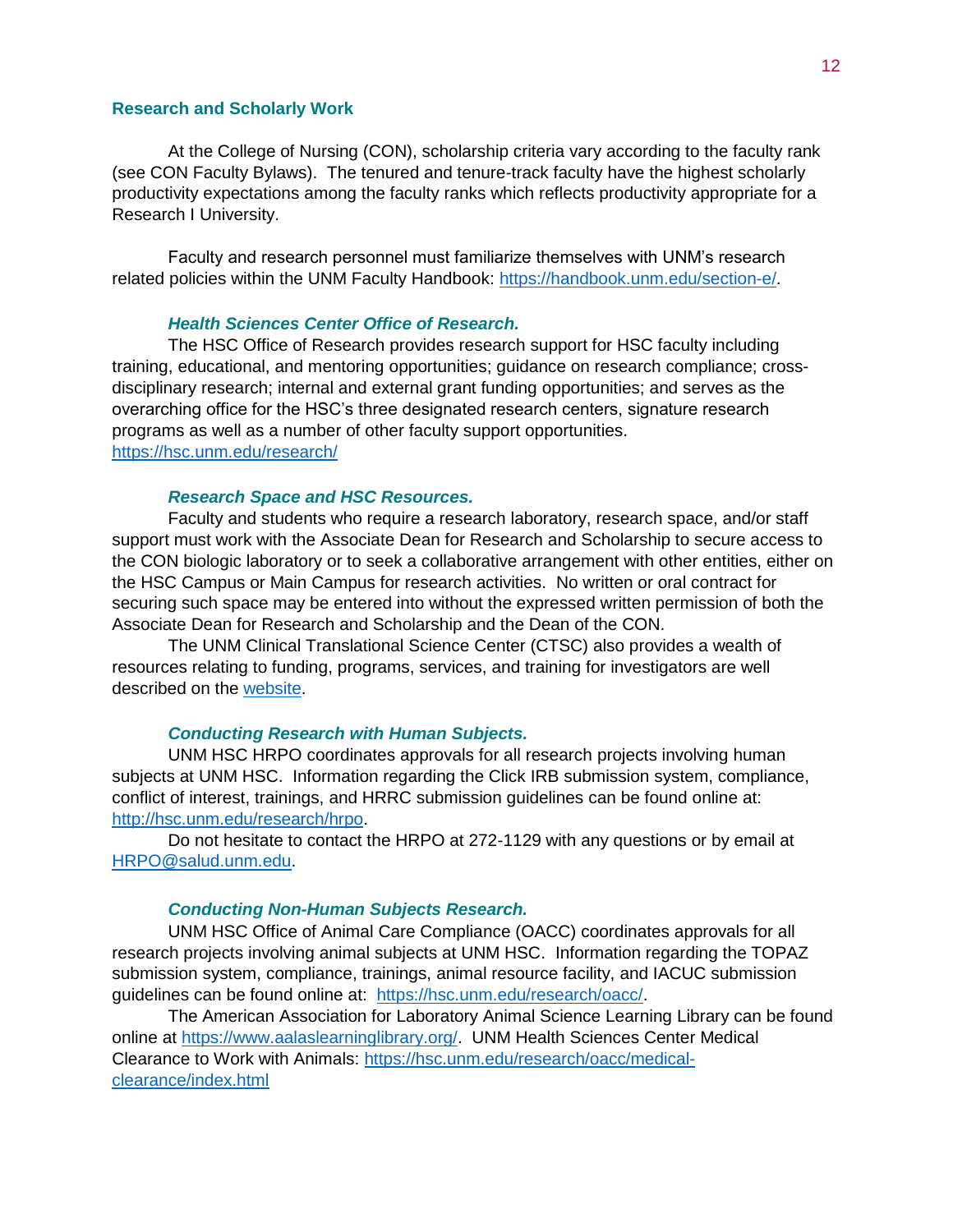# *Conflicts of Interest*

The HSC applies conflict of interest (COI) definitions, thresholds, and disclosure and reporting requirements to all research, regardless of sponsorship (including non- sponsored research) based on 42 CFR Part 50 subpart F for grants and cooperative agreements and 45 CFR Part 94 for research contracts.

The mandatory COI training ("HSC Financial Conflicts of Interest Training—HSC 104- 002") must be taken by new faculty and research staff (or students involved in research) prior to submitting research to HRRC for review. HSC Conflict of Interest Training must be renewed every four years. The training is available in Learning Central (under Grants and Research for HSC Investigators) or by searching for the course code, HSC 104-002. The Lookup for verifying training completion is at:

[https://ctsctrials.health.unm.edu/docs/index.php/document/view/coi\\_training\\_participation\\_comp](https://ctsctrials.health.unm.edu/docs/index.php/document/view/coi_training_participation_completion) [letion.](https://ctsctrials.health.unm.edu/docs/index.php/document/view/coi_training_participation_completion)

Non-UNM investigators and UNM non-HSC investigators have separate training requirements and forms: http://hsc.unm.edu/research/coi/investigator-tools/investigatorinstructions.html

COI Disclosures are submitted via Click COI (which is linked to Click IRB, but is a separate online system). Instructions for acquiring a Click COI account are at: <http://hsc.unm.edu/research/coi/investigator-tools/investigator-instructions.html> (There is a brief Click COI training video in Learning Central that must be completed to get an

account).

Do not hesitate to contact the COI Office at 272-6433 with any questions or contact by email at [HSC-COI@salud.unm.edu.](mailto:HSC-COI@salud.unm.edu) Additional information regarding HSC policies on conflicts of interest can be found here: [http://hsc.unm.edu/research/coi.](http://hsc.unm.edu/research/coi)

#### *Extramural & Intramural Proposals, Routing, and Contracts.*

College of Nursing faculty must submit an ["Intent to Submit"](file://///health.unm.edu/hsc_departments/Nursing/Faculty%20and%20Staff%20Resources/Faculty%20Resources/Intent%20to%20Submit) form for approval when planning to apply for a grant. This form is submitted to the CON's Grants Coordinator. The Grants Coordinator maintains an ongoing record of all pending and funded research per statutes for records management: [https://univserv.unm.edu/university-services](https://univserv.unm.edu/university-services-departments/records.html)[departments/records.html.](https://univserv.unm.edu/university-services-departments/records.html)

All research proposals and pre-proposals that have a budget must be routed through the CON Office of Organizational Services. Investigators are strongly encouraged to have a peer review of their proposals before submission.

There are several sources for competitive intramural awards at the UNM HSC. In addition to the options listed below, intramural funding opportunity announcements are communicated to faculty regularly. Faculty are also encouraged to work with their supervisors to identify additional funding opportunities.

#### **Research and Scholarly Work Resources.**

<span id="page-14-0"></span>Faculty interested in collaborating with external organizations on research initiatives should contact the Associate Dean for Research and Scholarship or designee for information about requirements and potential collaborators at research labs and health care agencies.

#### *Clinical and Translational Science Center Pilot Awards Program.*

The UNM CTSC sponsors a robust pilot program for both junior and senior faculty. Calls for proposals are e-mailed to all HSC faculty several times a year. More information about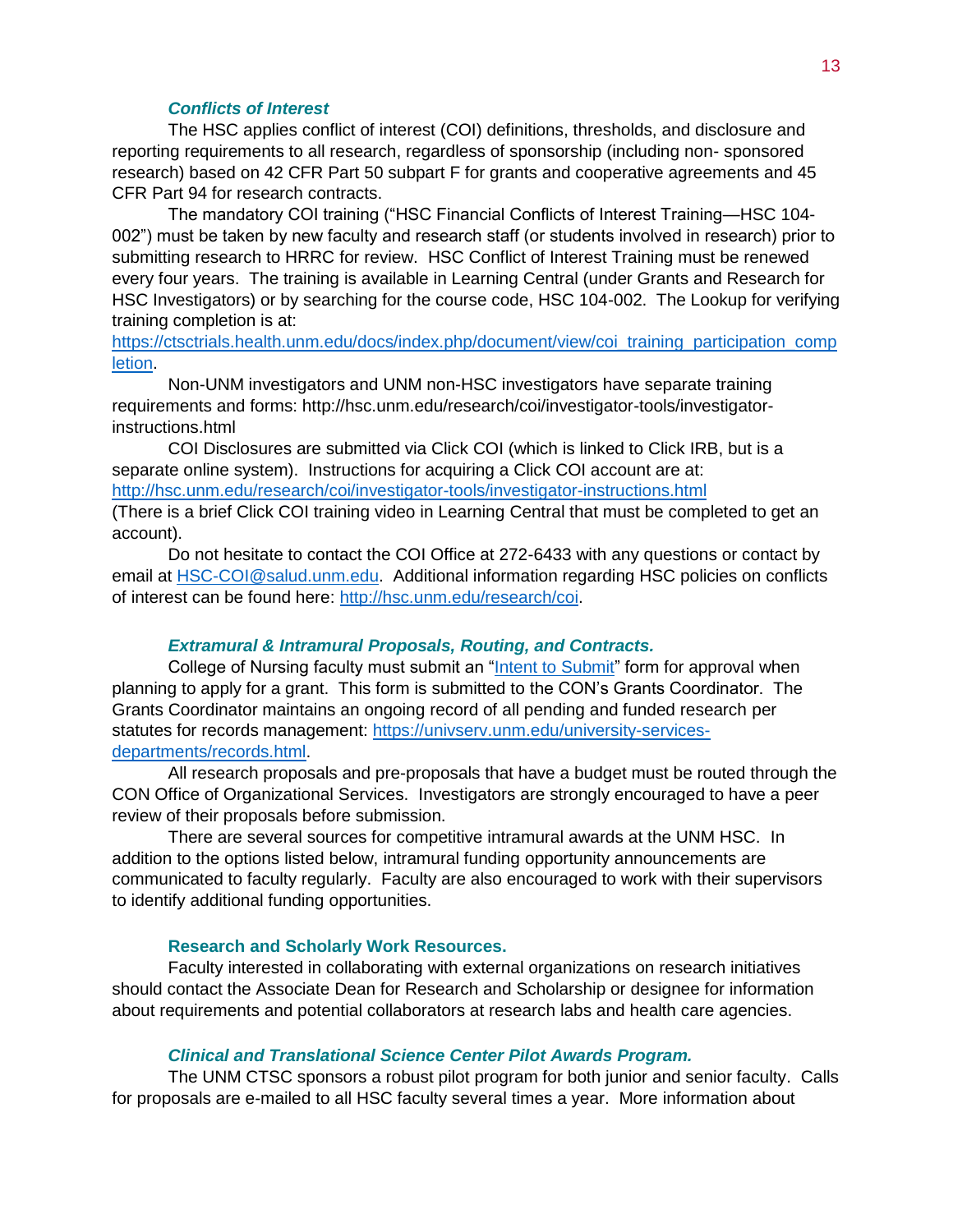these awards can be found at the CTSC website: [https://hsc.unm.edu/research/ctsc/pilot](https://hsc.unm.edu/research/ctsc/pilot-funding/index.html)[funding/index.html.](https://hsc.unm.edu/research/ctsc/pilot-funding/index.html)

# *TREE Center Pilot Projects Awards.*

The Transdisciplinary Research, Equity, and Engagement Center for Advancing Behavioral Health [\(TREE Center\)](https://hsc.unm.edu/college-of-population-health/research/research-programs.html) works with New Mexico communities to develop behavioral health interventions for underserved populations. The TREE Center also supports a mini-pilot program that awards grants to under-represented junior faculty and postdoctoral scholars to conduct mental and behavioral health disparities research. Information can be found online: [https://hsc.unm.edu/college-of-population-health/research/research-programs.html.](https://hsc.unm.edu/college-of-population-health/research/research-programs.html)

# *Principal Investigator Training.*

Principal Investigators at UNM HSC may be required to attend the Grants Management Training provided by the HSC Office of Research that provides information about policies and procedures for managing a grant at UNM HSC. This training is offered in both instructor-led and online formats. Recertification is required every three years. Registration for this mandatory workshop is through UNM Learning Central (under the Grants & Research category).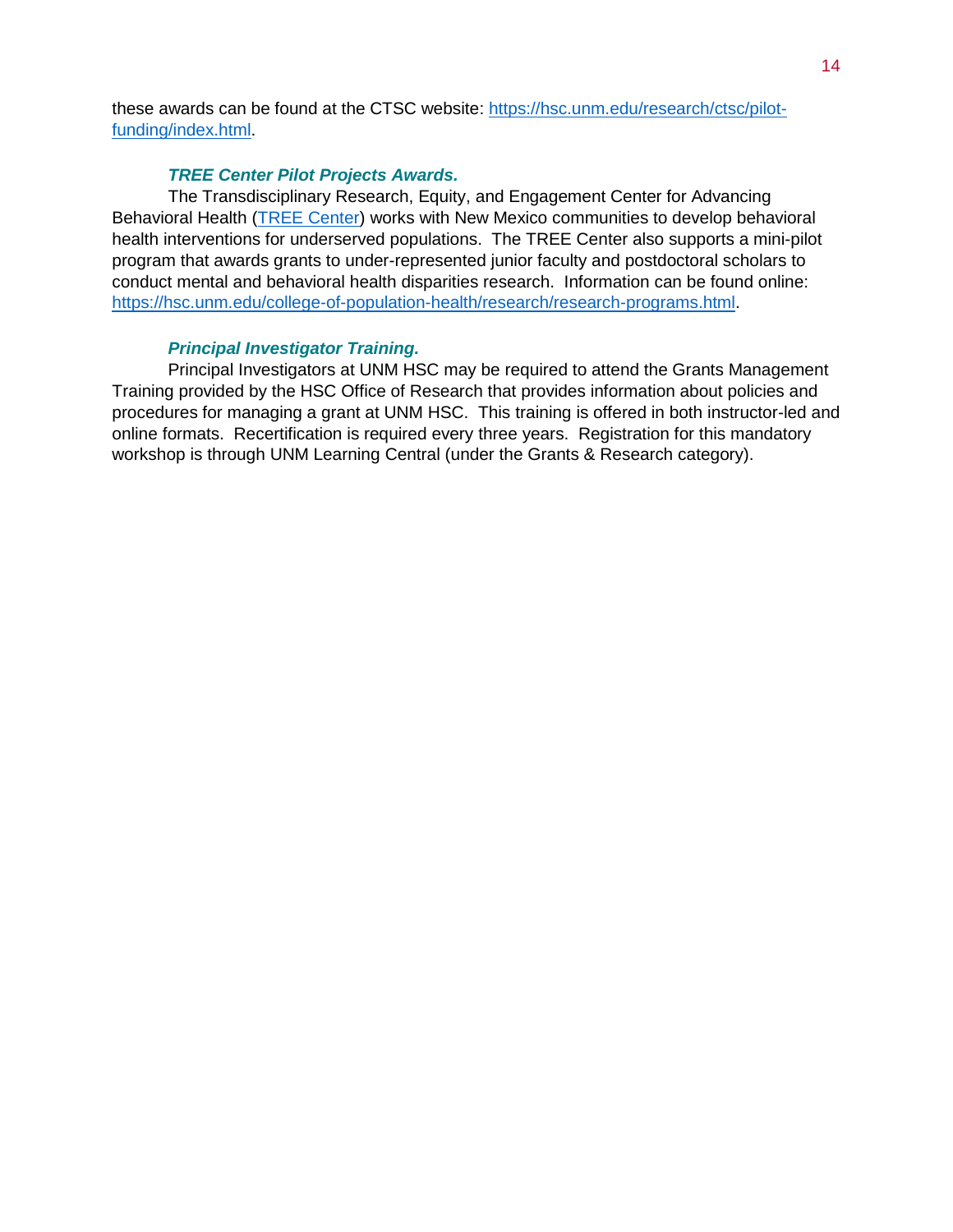# <span id="page-16-0"></span>**Clinical Practice**

# *Clinical & Affiliation Agreements.*

#### *Professional Services Agreements.*

For faculty engaged in or wanting to engage in reimbursed clinical practice arrangements as part of CON workload, a clinical contract (aka Professional Services Agreement) must be completed. This arrangement must first be approved by your Department Chair/immediate supervisor, the Associate Dean of Clinical Affairs, and the Dean to proceed.

Once final approval is received by the Dean and the workload determined by Department Chair/immediate supervisor or designee, the process of obtaining the contract is coordinated with CON Organizational Services, the Department Chair/immediate supervisor, the CON Office of Clinical Affairs, and the Health Sciences Center (HSC) Office of Clinical Contracts.

#### **Responsibilities**

- The process can be initiated by faculty, interested clinical sites, or the Department Chair/immediate supervisor.
- The Department Chair/immediate supervisor or designee is responsible for championing the process (coordination with CON Associate Dean of Clinical Affairs, CON Organizational Services, HSC Office of Clinical Contracts, and Office of University Counsel) on negotiations, HSC IT Security Review, and legal review through contract completion.
- HSC Office of Clinical Contracts directs the process and is responsible for finalizing negotiations between the site and the University.
- The completed contract is kept on file in CON Organizational Services and the Office of Clinical Affairs.

#### *Clinical Site Affiliation Agreements*

All clinical/fieldwork sites used by CON students must have in place a completed Student Affiliation Agreement. These agreements are completed in collaboration with the HSC Clinical Contracts department. There is a standard template agreement, approved by HSC Clinical Contracts, that is used for most sites. Some sites have additional requirements that must be met.

#### **Responsibilities**

Responsibility for obtaining agreements, communication, and coordination of facility requirements for students and/or faculty, and maintaining the database is designated to the Office of Clinical Affairs staff.

It is the responsibility of faculty to coordinate with the Office of Clinical Affairs staff to ensure that an agreement is in place prior to placing a student. It is also the responsibility of faculty to coordinate with the Office of Clinical Affairs staff to ensure that student/faculty professional documentation requirements are completed as required by CON and the clinical site.

# *External Faculty Practice*

College of Nursing faculty who engage in clinical practice activities outside of their assigned FTE with the College may do so as long as it does not conflict with their responsibilities at the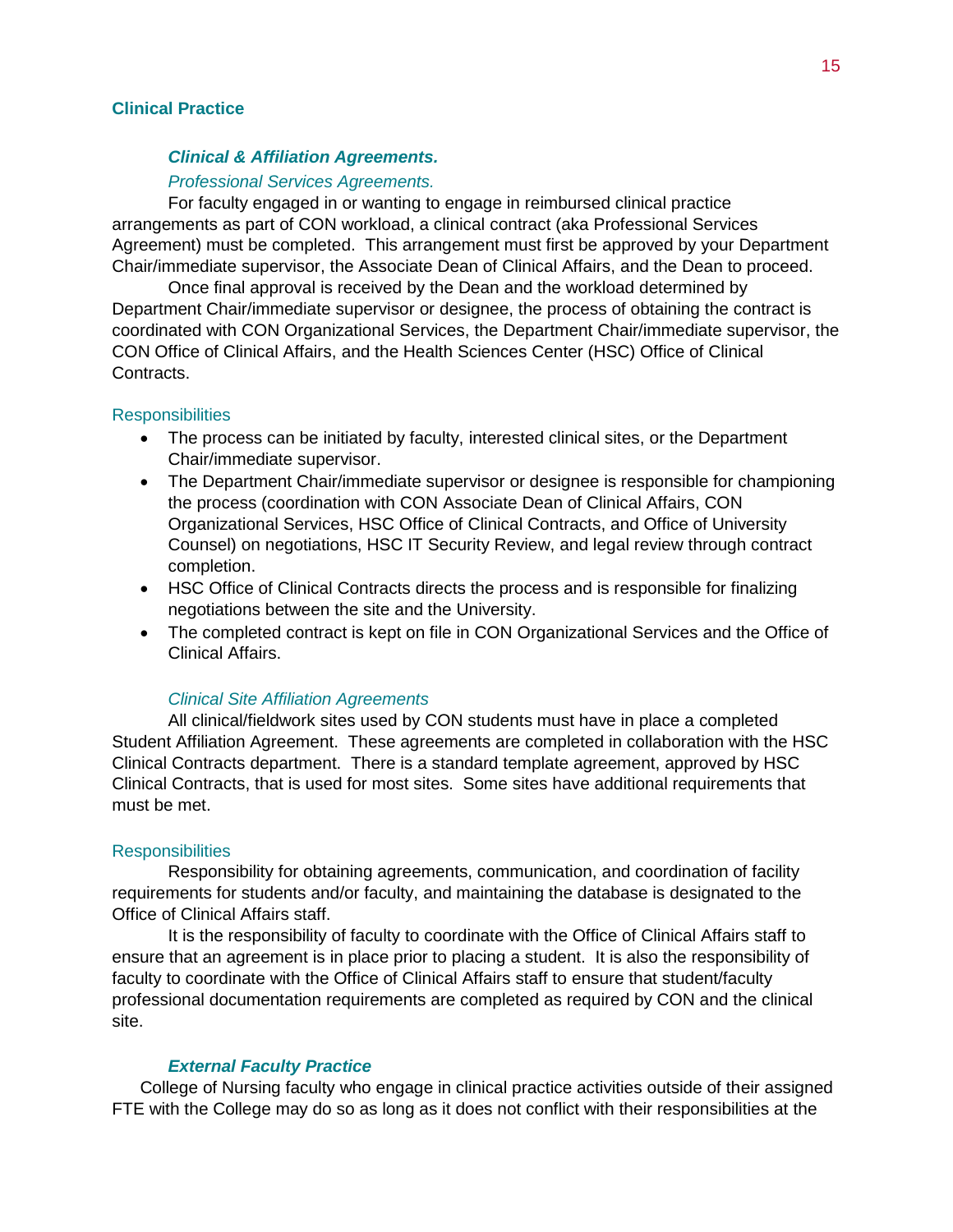college. Faculty engaging in any outside employment should review the following university and health sciences policies regarding outside employment and speak with their immediate supervisor.

- UNM Faculty Handbook Policy C130: Outside Employment and Conflicts of Commitment [\(https://handbook.unm.edu/c130/\)](https://handbook.unm.edu/c130/)
- UNM Health Sciences Center Policy: Health Sciences Center Faculty Outside Professional Activities [\(http://hsc.unm.edu/research/coi/common/pdf/hsc-faculty-outside](http://hsc.unm.edu/research/coi/common/pdf/hsc-faculty-outside-activities-policy-10nov30.pdf)[activities-policy-10nov30.pdf\)](http://hsc.unm.edu/research/coi/common/pdf/hsc-faculty-outside-activities-policy-10nov30.pdf)

Faculty seeking external practice arrangements must negotiate and receive prior approval by the Dean.

Related policies and a presentation regarding external faculty employment and possible conflicts of interest can be found on the College's shared network folders under "Faculty Resources": [O:\Nursing\Faculty and Staff Resources\Faculty Resources\Outside Employment](file://///health.unm.edu/hsc_departments/Nursing/Faculty%20and%20Staff%20Resources/Faculty%20Resources/Outside%20Employment%20and%20Conflicts%20of%20Interest%20Information)  [and Conflicts of Interest Information.](file://///health.unm.edu/hsc_departments/Nursing/Faculty%20and%20Staff%20Resources/Faculty%20Resources/Outside%20Employment%20and%20Conflicts%20of%20Interest%20Information)

# *Faculty Clinical Requirements*

# *HIPAA*

The federal Health Insurance Portability and Accountability Act of 1996 ("HIPAA") protects the privacy and confidentiality of an individual's health information. Known as "protected health information" or "PHI," the health information generally cannot be used or disclosed unless the individual who is the subject of the PHI has given prior written authorization or permission.

Information regarding HIPAA can be found on the Health Sciences Center Compliance Office website: [https://hsc.unm.edu/admin/compliance.](https://hsc.unm.edu/admin/compliance)

# *Clinical Site Requirements*

Faculty who participate in clinical activities or provide clinical services as a part of their assigned workload, including but not limited to clinical contracts, preceptorships, and site visitors, must comply with the specific clinical site's requirements for care providers. This includes all licensing, certification, training, and immunizations. Basic requirements may include the following:

- Basic Life Support Certification
- Hepatitis B Screening/Vaccination
- Immunizations
- TB Screening
- Fingerprint background clearances
- Urine Drug Screen
- Other as required by clinical site

Faculty who hold a clinical contract as a part of their workload, must verify these and other possible requirements with their clinical supervisor. Faculty who serve as preceptors or site visitors, please work with the Office of Clinical Affairs staff to identify what requirements are necessary for their assigned site.

Advanced Practice Clinician Faculty (e.g., Certified Nurse-Midwife and Nurse Practitioner) providing clinical services (e.g., CON advanced practice sites, clinical services contracts) have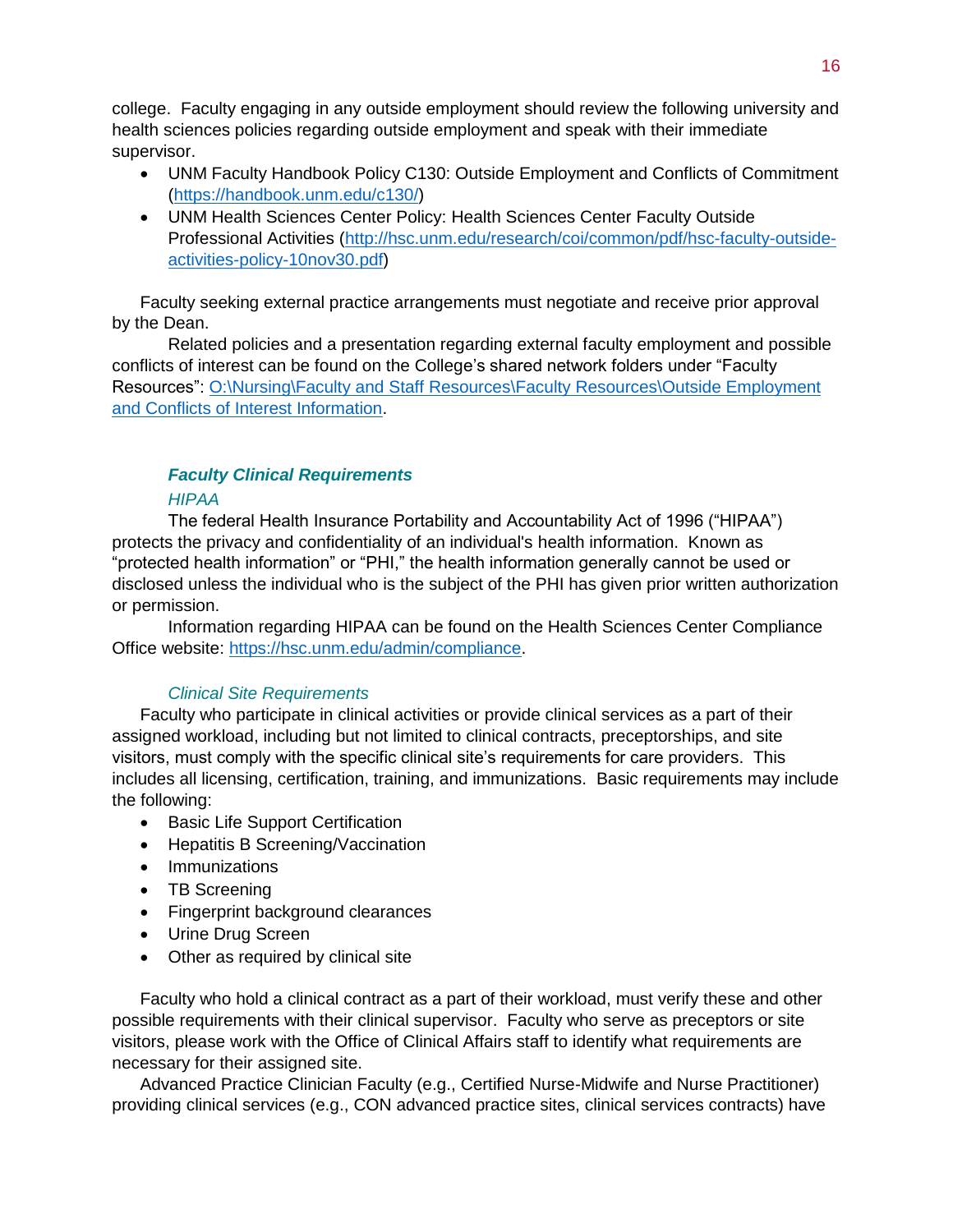additional requirements related to Credentialing and Appointment/Reappointment processes as well as potential for additional facility contractual requirements. Due to the wide variety of potential practice arrangements and facility requirements, faculty engaging in clinical faculty practice arrangements will need to consult with the Associate Dean for Clinical Affairs and the practice site for further instruction.

# <span id="page-18-0"></span>**Institutional, Community, & Professional Service**

A portion of the faculty workload is dedicated to service. Service time not only facilitates the work of the CON, but also enriches the nursing profession. Faculty must demonstrate a record of progressive participation and initiative in institutional, professional, and community service at the appropriate level based on rank**.** Various service opportunities, particularly with committee involvement, exist within the CON, HSC, and UNM. In addition, senior ranked faculty are expected to be active participants in state/national/international committees and organizations as a part of their service.

### <span id="page-18-1"></span>**Maintaining Faculty Activity Records**

All faculty at the College are expected to maintain an updated CV. Faculty are responsible for recording and ensuring accuracy for individual professional activities within the CON's Digital Measures by Watermark system ("Digital Measures"). Digital Measures is a faculty activity reporting software platform that is utilized by the CON to record and track faculty activity related to teaching and education, scholarly work, clinical practice, and professional and university service. The system is cloud-based, allowing faculty to securely access and record information regarding their professional activities and allowing administrators to provide individual and aggregate reports on faculty achievements. Digital Measures is used to facilitate annual faculty reviews, promotion and/or tenure processes, and accreditation reporting. Faculty should ensure their activity data is up-to-date.

Digital Measures is administered centrally by the CON's Strategic Support Manager. Resource information for faculty regarding Digital Measures can be found in the CON's shared network drive at the following location: \Nursing\Faculty and Staff Resources\Faculty Resources\Digital Measures. To log into the system, visit: [https://www.digitalmeasures.com/login/unm/faculty-nursing/.](https://www.digitalmeasures.com/login/unm/faculty-nursing/)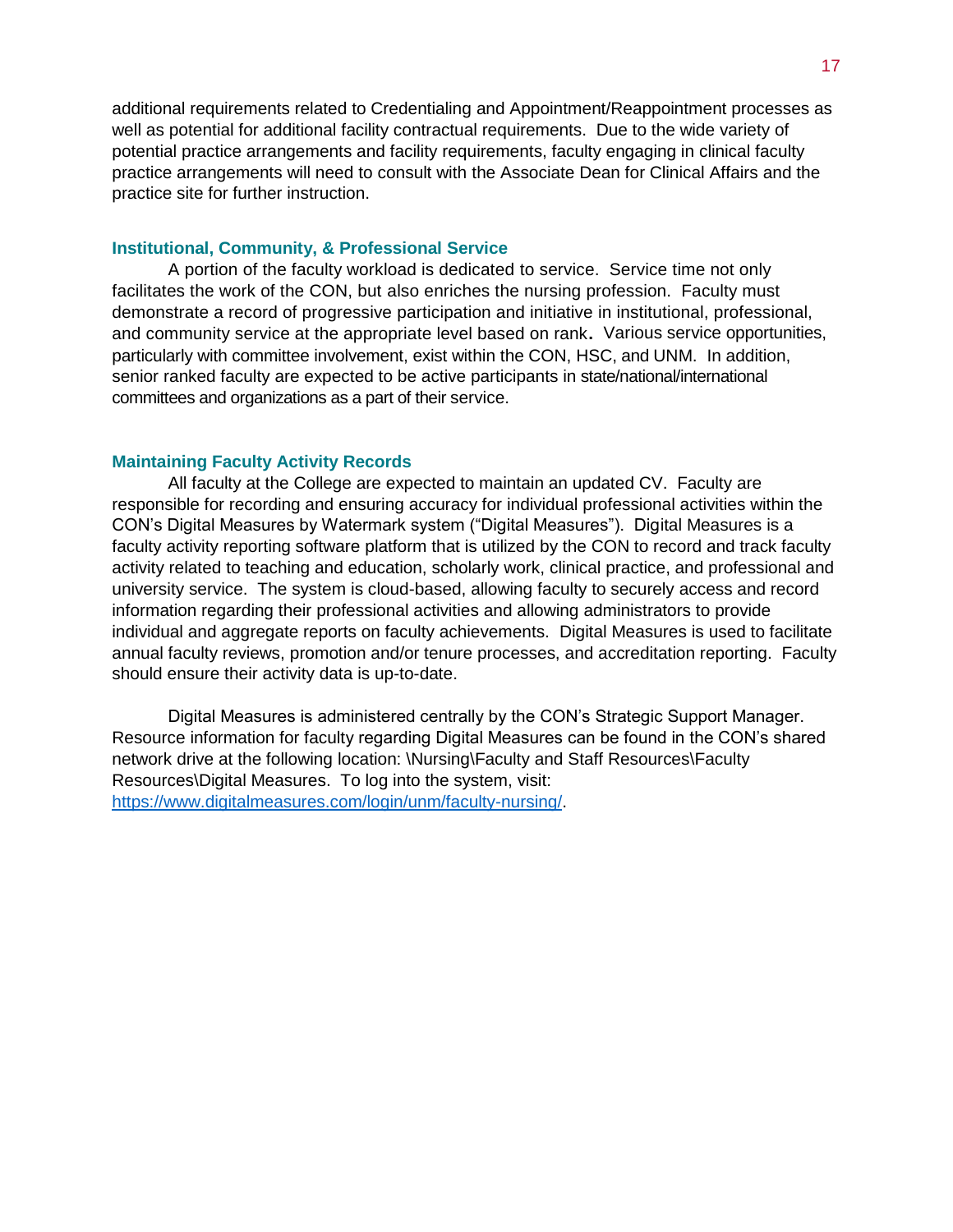# **Faculty Contracts, Appointment, and Promotion**

<span id="page-19-0"></span>Faculty will undergo a number of types of review during their time at the College of Nursing. These reviews provide formative and summative assessments conducted by peers and supervisors dependent upon the type of review.

- Click here to find the University Professional Activities of Faculty and Criteria for Evaluation Policy:<https://handbook.unm.edu/b1/>
- Click here to find the University Faculty Review Policy: [https://handbook.unm.edu/b4/.](https://handbook.unm.edu/b4/)

Information specific to the College of Nursing related to faculty expectations as well as resources for faculty are provided below.

# <span id="page-19-1"></span>**Faculty Contracts**

# *Faculty Ranks & Tracks.*

All faculty at the College of Nursing are each assigned a rank by track when hired by the University. Faculty are hired at varying ranks dependent upon the individual faculty member's qualifications and expertise. Detailed descriptions of each rank and title may be found in the university Faculty Handbook.

UNM Faculty Handbook - [B2: Faculty Ranks and Titles](https://handbook.unm.edu/b2/)

# *Contract, Appointment Length, & Notice Periods.*

Faculty contract and appointment lengths vary depending upon the appointment type. General policies for terminating a contract and for notice periods of these terminal contracts are stated in UNM Faculty Handbook, Sections B.3., B.4., and B.5. For more detailed information, please refer to the [UNM Faculty Handbook](https://handbook.unm.edu/) and CON Policies.

*Related Faculty Contract Policies*

- [CON-301: College of Nursing Faculty Compensation Plan](https://app.box.com/s/92w8htzq7i6s6w5x1vx6eie8hr9wy6s3/file/446259228279)
- [CON-306: Faculty Reclassification between Tenure Track and Clinician Educator Track](https://app.box.com/s/92w8htzq7i6s6w5x1vx6eie8hr9wy6s3/file/277727347757)
- [CON-307: Senior Rank Clinician Educator Annual Contract Renewal](https://app.box.com/s/92w8htzq7i6s6w5x1vx6eie8hr9wy6s3/file/277728635050)
- [CON-309: Notice Periods for Nonrenewal of Clinician Educator Assistant Professor](https://app.box.com/s/92w8htzq7i6s6w5x1vx6eie8hr9wy6s3/file/277728120427)  [Appointment](https://app.box.com/s/92w8htzq7i6s6w5x1vx6eie8hr9wy6s3/file/277728120427)
- CON-316: Policy on the User of the V Category for Hiring Faculty in the College of **[Nursing](https://app.box.com/s/92w8htzq7i6s6w5x1vx6eie8hr9wy6s3/file/519157587820)**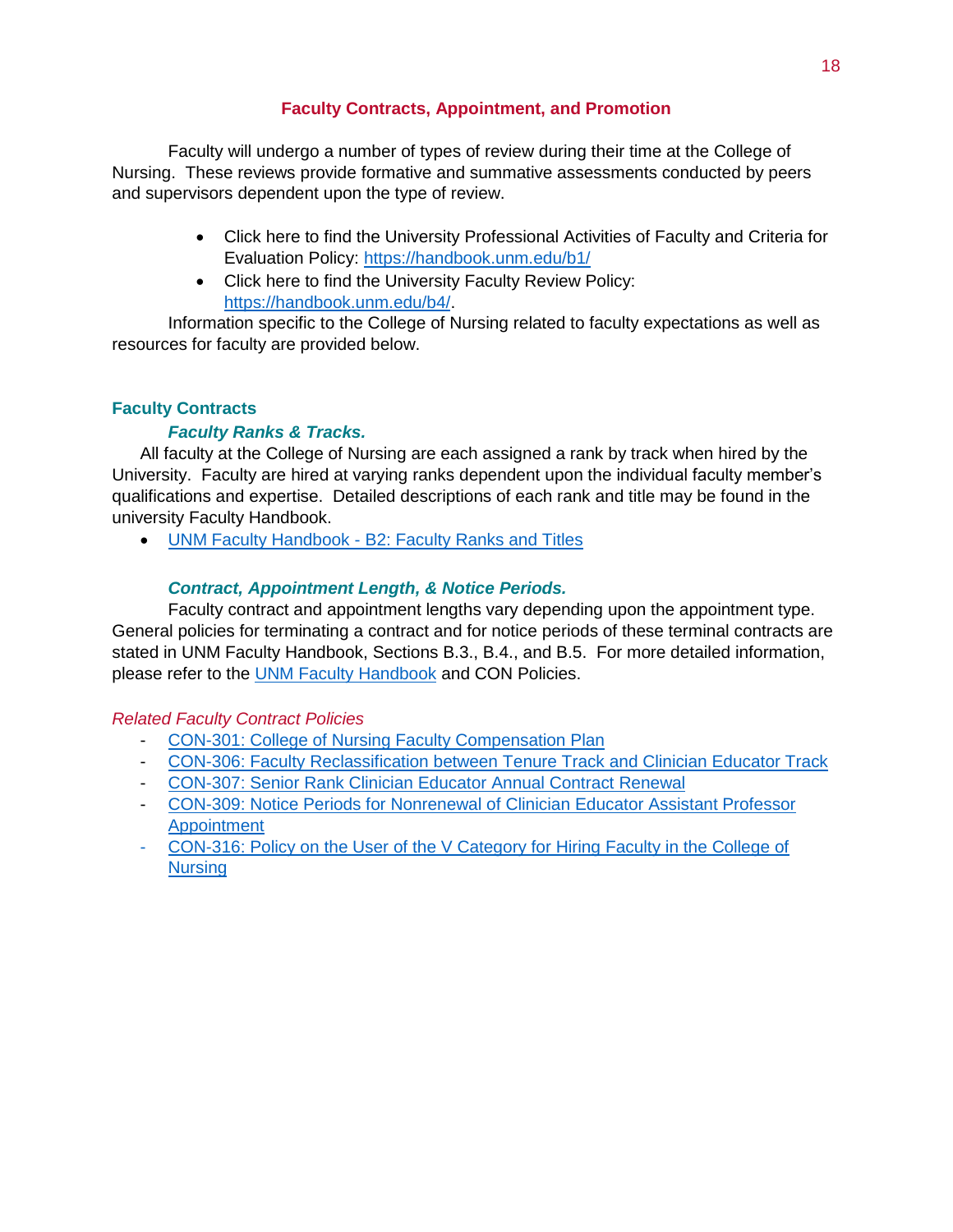# <span id="page-20-0"></span>**Promotion & Tenure**

### *Principles for Tenure-Track Advancement.*

Criteria for appointment, promotion, and tenure within the Tenure-Track ranks are based on the faculty's performance in teaching, scholarly work, and service, according to the standards specified in the policy of the UNM Faculty Handbook and the criteria of the CON.

# *Principles for Clinician Educator Track Advancement.*

Criteria for appointment and promotion within the Clinician Educator ranks are based on the principle that academic nursing has an imperative to develop and facilitate academic faculty career trajectories based on scholarship, leadership, and collaboration consistent with the values of the discipline and the mission of the institution. Scholarly contributions for those in Clinician Educator roles focus primarily on the scholarship of practice or teaching.

# *Principles for Lecturer Track Advancement.*

Faculty may be appointed to the position of Lecturer I, II, and III, depending on appropriate academic qualification and competence in relevant discipline areas. Criteria for promotion to the rank of Senior Lecturer or Principal Lecturer are based on the standards specified in the policy of the UNM Faculty Handbook and the criteria of the CON.

### *Related Policies & Documents*

- [UNM Faculty Handbook B4: Faculty Reviews](https://handbook.unm.edu/b4/)
- [CON-303: Appointment, Promotion, and Tenure for Tenure-Track Faculty](https://app.box.com/s/92w8htzq7i6s6w5x1vx6eie8hr9wy6s3/file/277727558756)
- [CON-304: Appointment and Promotion for Clinician Educator Professorial Ranks](https://app.box.com/s/92w8htzq7i6s6w5x1vx6eie8hr9wy6s3/file/277729971238)
- [CON-305: Appointment and Promotion Criteria for Lecturers](https://app.box.com/s/92w8htzq7i6s6w5x1vx6eie8hr9wy6s3/file/277729479524)
- [CON-306: Faculty Reclassification between Tenure Track and Clinician Educator Track](https://app.box.com/s/92w8htzq7i6s6w5x1vx6eie8hr9wy6s3/file/277727347757)
- [Promotion and Tenure Timeline Document for Faculty Seeking Advancement](file://///health.unm.edu/hsc_departments/Nursing/College%20Business/Committees,%20Councils,%20Org%20Meetings,%20and%20Ad%20Hoc%20Workgroups/Faculty%20Affairs/For%20Faculty%20Considering%20Promotion)

#### <span id="page-20-1"></span>**Other Types of Faculty Review**

# *Annual Review.*

Each year, faculty undergo an administrative review of his or her performance with their department chair or immediate supervisor. These reviews are meant to identify strengths and areas of opportunity within the faculty member's performance and to develop goals for the upcoming calendar year. Final annual performance evaluations are stored within the faculty member's personnel file. Dependent upon the faculty track and contract, faculty are reviewed in the following areas Scholarship/Research, Teaching, Service, and Practice.

Research or other original scholarly work of importance to professional audiences is evaluated by the outputs, including peer-reviewed publications, grants, or projects. Consultations and peer-reviewed posters and presentations are included in scholarship as an indicator of the sharing of specific expertise in the professional area.

Merit in teaching reflects scope (as indicated in breadth and voluntarism), quality (reflected in self, peer, and student evaluations), and other indicators. Other ways of demonstrating excellence in teaching (such as student performance on objective indicators) may be included in the evaluation.

Service refers to contributions that maintain and/or advance the mission and goals of the College, HSC, University, and nursing as a profession, or representing the institution in the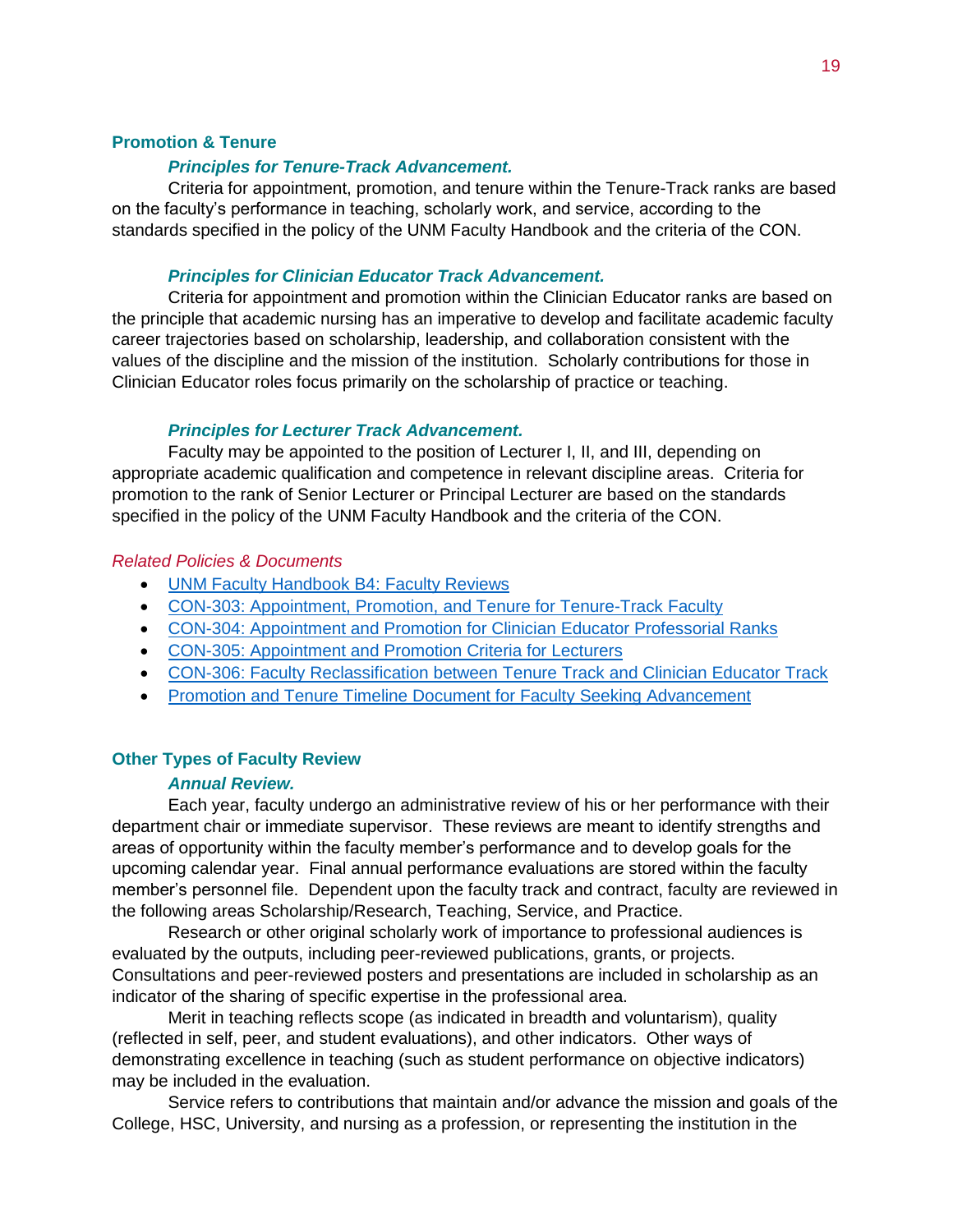community at large. This generally refers to committee work or involvement in projects that move the work of the institution forward (the evaluation form for CON committee work is also attached).

Merit in practice refers to faculty who have a component of their College workload allocated to practice. It is the expectation that all faculty who practice are excellent clinicians, administrators, or educators. Other ways of demonstrating excellence in practice include leading initiatives that result in an evidence-based project that results in improved patient outcomes or a specific process improvement within the setting.

# *Peer Observation in Support of Effective Teaching (POSET).*

POSET provides faculty with an additional and confidential source of feedback in addition to student evaluations of teaching. POSET reviews are completed by peers who provide feedback on the strengths and challenges about the learning environment, learner engagement, session management, and teaching strategies based on a pre-negotiated, standardized assessment tool.

Beginning in calendar year 2020, all faculty will participate in at least one POSET review per year as proposed by the Program Evaluation Committee and adopted by the full faculty.

# <span id="page-21-0"></span>**Human Resources & Faculty Benefits**

# *Faculty Hiring.*

As a faculty member, you may be called upon to serve on a search committee for new faculty members. Faculty searches are charged by the Dean and are coordinated through the CON's Human Resources Representatives. Faculty hiring guidelines can be found on the Office of Equal Opportunity website at [http://oeo.unm.edu/hiring/pdf-hiring/faculty-hire](http://oeo.unm.edu/hiring/pdf-hiring/faculty-hire-guidelines.pdf)[guidelines.pdf.](http://oeo.unm.edu/hiring/pdf-hiring/faculty-hire-guidelines.pdf)

# *Sabbatical and Academic Leave.*

Sabbatical and Academic Leave are encouraged among senior faculty to promote professional growth and increase competence among faculty members by subsidizing significant research, scholarship, creative work, or other programs of study that is judged to be of equivalent value.

- Tenured faculty follow The University of New Mexico policy outlined in the university faculty handbook: C200 – [Sabbatical Leave.](https://handbook.unm.edu/c200/)
- Senior ranked Clinician Educator faculty follow the College of Nursing policy: [CON-308 –](https://app.box.com/s/92w8htzq7i6s6w5x1vx6eie8hr9wy6s3/file/446258569905) [Academic Leave for Senior Ranked Clinician Educators.](https://app.box.com/s/92w8htzq7i6s6w5x1vx6eie8hr9wy6s3/file/446258569905)
- Principal Lecturers follow The University of New Mexico policy outlined in the university faculty handbook: C250 – [Academic Leave for Principal Lecturers](https://handbook.unm.edu/c250/)

# *Faculty Benefits.*

Some University level policies and Health Sciences Center level policies may differ. Faculty should consult with the College of Nursing's Human Resources Representative and UNM Benefits Office regarding faculty benefits.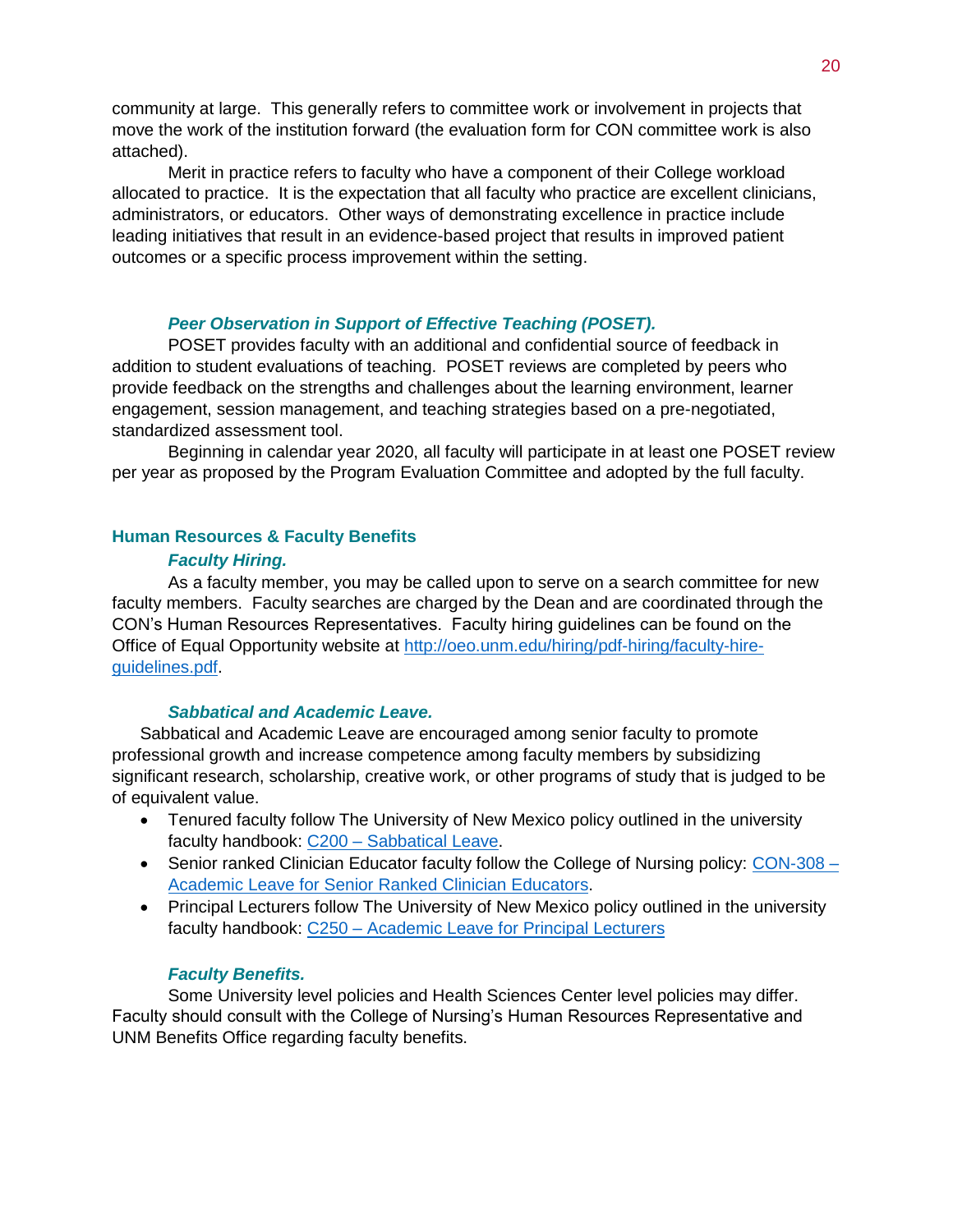# *Faculty Benefits specific policies can found online:*

HSC Policy Office: <https://hsc.unm.edu/policyoffice/>

- Faculty Parental Leave
- Identification Badges
- Managing Private Healthcare Industry Interactions
- Required Immunizations

The UNM Faculty Handbook, Section C details additional benefits and leave policies for university faculty. Please visit: [https://handbook.unm.edu/section-c/.](https://handbook.unm.edu/section-c/)

# <span id="page-22-0"></span>**Faculty Administrative Roles**

Faculty may serve in administrative roles at varying levels within the organization including, associate dean, department chair/immediate supervisor, degree program director, concentration coordinator, student success, simulation, and others. Within these roles, faculty administrators are responsible for the success of their assigned area and may include the supervision of faculty, staff, and student employees; budget management; curriculum management; program evaluation; accreditation requirements; and other administrative duties.

Faculty who are assigned administrative roles may receive workload credit and/or a special administrative component as appropriate for duties relating to the role. For details regarding the College's [Faculty Workload Procedure,](https://app.box.com/s/92w8htzq7i6s6w5x1vx6eie8hr9wy6s3/file/277741003753) please see document number [CON-302.](https://app.box.com/s/92w8htzq7i6s6w5x1vx6eie8hr9wy6s3/file/277741003753)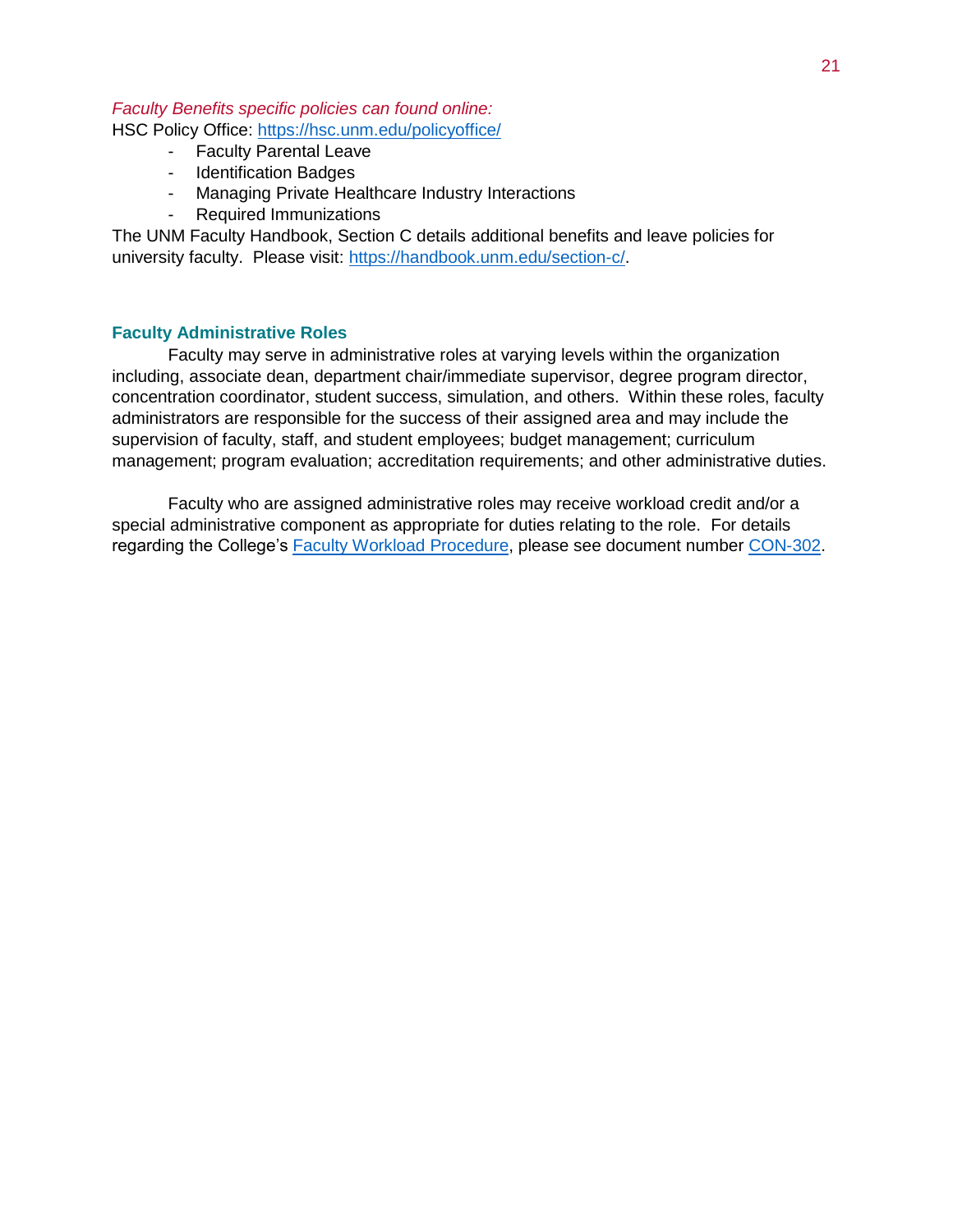# **Diversity & Inclusion**

<span id="page-23-0"></span>The UNM College of Nursing strives for an inclusive environment across all areas of the College's mission. Openness and respect for the diverse backgrounds and communities from which we each come enhance insight and learning. Therefore, we ask students to participate in conversations that raise the awareness of and respect for different ways of being and thinking. As a faculty member, you are expected to engage with students who raise concerns related to diversity, equity, and inclusion.

Faculty are encouraged to seek out and advance their knowledge and skills around diversity, equity, and inclusion through University of New Mexico and professional resources, some of which are listed below. If you experience discomfort with comments made in the classroom, online learning environment, or other educational setting you are encouraged to seek support from your immediate supervisor and/or the College's Diversity & Inclusion Advisory Committee.

If you are interested in learning more about our commitments to diversity and inclusion, the College of Nursing Diversity & Inclusion Advisory Committee welcomes your engagement. Practicing these values enables us as a community of learners to be respectful of everyone.

### *UNM Division for Equity & Inclusion.*

The Division for Equity & Inclusion partners with various entities across UNM that are involved in diversity, equity, inclusion, and social justice work. In addition, partnerships are continuously sought to impact institutional transformation toward Inclusive Excellence. As a diverse group of individuals, we all play a role in utilizing diversity as our strength to build capacity to promote a healthy and inclusive campus climate; advance the academic enterprise; and, ultimately, serve our students well so that they may achieve success.

The Division provides direct oversight to the following units within the University:

- [ENLACE Statewide Collaborative](http://enlacenm.unm.edu/)
- [The LGBTQ Resource Center](http://lgbtqrc.unm.edu/)

For more information on the Division for Equity & Inclusion and its activities, visit: [http://diverse.unm.edu/.](http://diverse.unm.edu/)

# *UNM Office of Equal Opportunity.*

The mission of the Office of Equal Opportunity is to promote equal access and treatment for all and to promote a safe environment free of discrimination and inequity in accordance with University values and policies and with federal and state equal opportunity and affirmative action statutes and regulations.

For more information about The Office of Equal Opportunity, visit: [http://oeo.unm.edu/.](http://oeo.unm.edu/)

# *HSC Office for Diversity, Equity & Inclusion.*

The HSC Office for Diversity, Equity & Inclusion serves the needs of students, faculty, staff, and community members through its commitment to increasing and supporting a diverse health workforce for New Mexico. This office provides equity-focused group learning and mentoring, faculty leadership development programming, and networking for minority faculty and students. This office also provides numerous student programs focused on pipeline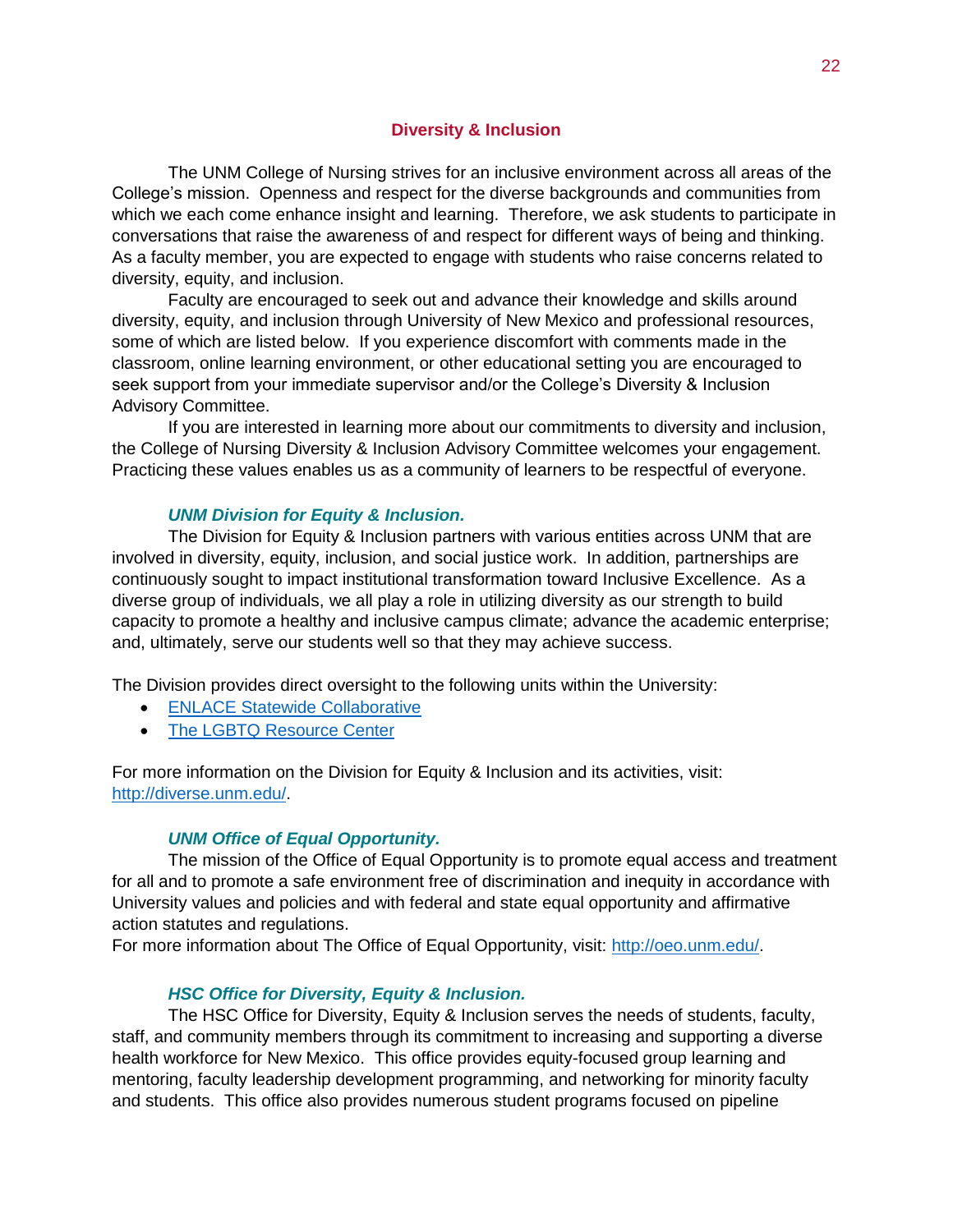initiatives for recruiting students from underrepresented and/or disadvantaged backgrounds into healthcare professional programs.

For more information about the HSC Office for Diversity, Equity & Inclusion, visit: [https://hsc.unm.edu/programs/diversity/.](https://hsc.unm.edu/programs/diversity/)

# *Prohibited Discrimination and Equal Opportunity.*

The University prohibits discrimination, harassment, or related retaliation based on protected class in any educational and work environment. Protected class is defined by University policy as those personal traits or characteristics, statuses, and/or beliefs that are defined by applicable law and policy as protected from discrimination or harassment including age, ancestry, color, ethnicity, gender, gender identity (including gender expression), genetic information, national origin, physical or mental disability, pregnancy, race, religion, serious medical condition, sex, sexual orientation, spousal affiliation, and veteran status.

# [UNM Administrative Policy 2720: Prohibited Discrimination and Equal Opportunity](http://policy.unm.edu/university-policies/2000/2720.html)

# *Religious Accommodations.*

UNM policy prohibits religious discrimination and requires reasonable accommodation of employees and students sincerely held religious beliefs, observances, and practices when requested, unless accommodation would impose an undue hardship on business operations. The UNM Faculty Handbook provides guidance to faculty, supervisors, and students pertaining to requests for religious accommodations through [Policy C260.](https://handbook.unm.edu/c260/)

Please contact the Office of Equal Opportunity at [http://oeo.unm.edu](http://oeo.unm.edu/) or 277-5251 to receive guidance regarding requests for, or responses to, religious accommodation requests. [http://diverse.unm.edu/news-events/religious-observances.html.](http://diverse.unm.edu/news-events/religious-observances.html)

# **Equity and Inclusion Related Resources.**

<span id="page-24-0"></span>Center for Teaching & Learning @ UNM:<https://ctl.unm.edu/> Concepts for promoting equity in nursing education can be found on: [www.equitymidwifery.org](http://www.equitymidwifery.org/) UNM Veteran's Resource Center: [http://vrc.unm.edu](http://vrc.unm.edu/)  LGBTQ Resource Center:<https://lgbtqrc.unm.edu/> Diversity Nursing.com:<https://diversitynursing.com/>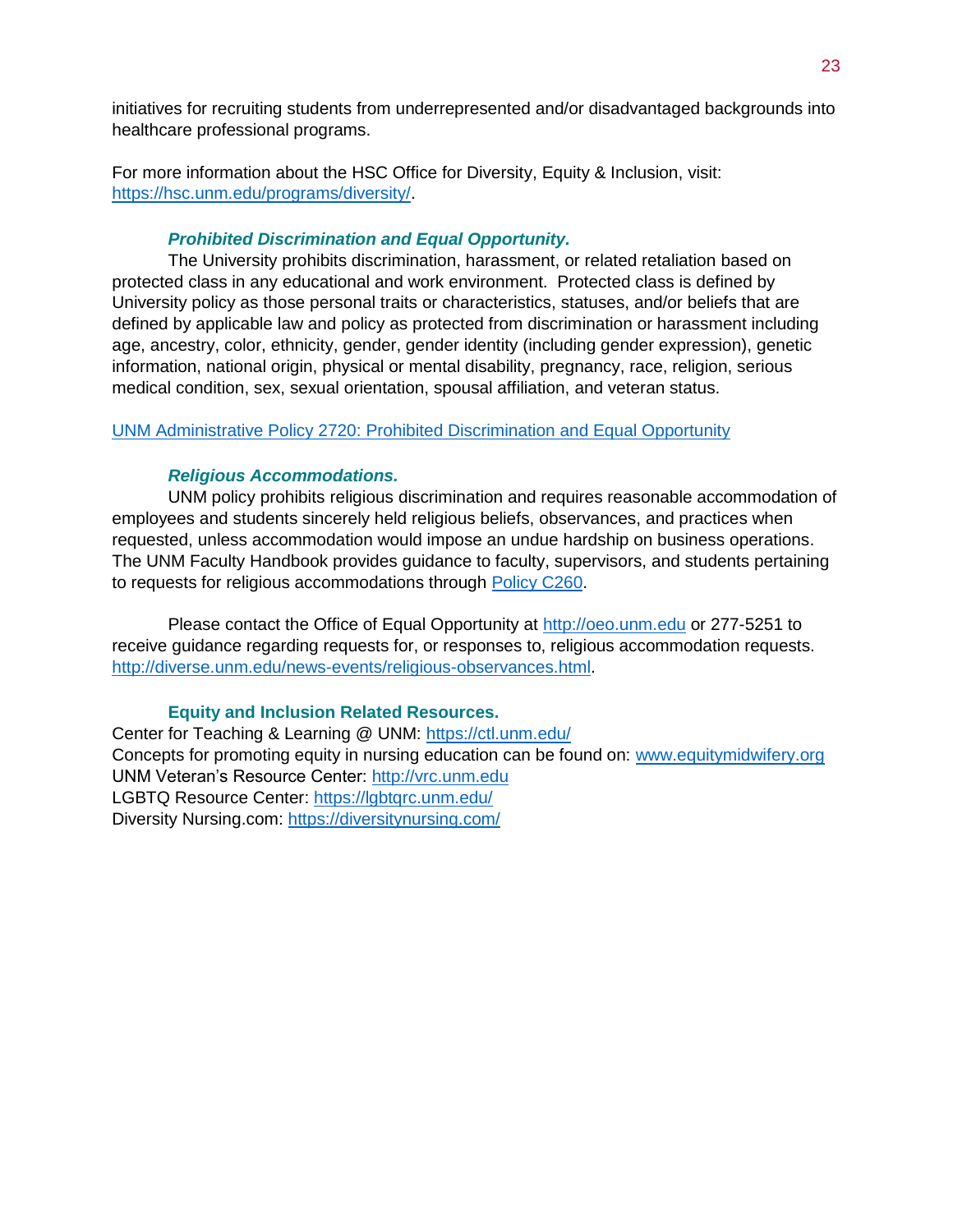# **Faculty Support Services**

# *Staff support for research, education, and practice.*

<span id="page-25-0"></span>Staff at the College may provide faculty with a variety of support services. For instance, a grant coordinator oversees the grant application and coordinates all grant processes (submission, budget, reports, etc.) for ensuring compliance with the funder guidelines. Designated staff members provide support for submission of research protocol to the UNM Institutional Review Board, faxing documents, printing materials, clinical site arrangement for students' clinical practicum, etc.

Additional support for faculty may be available from administrative staff within the College of Nursing. Faculty should speak with their immediate supervisors to determine the level of support needed and then should coordinate requests for support with staff supervisors prior to approaching individual staff for assistance. Assistance can range from submitting curricular forms, technical editing, grant proposal support, contract and policy development, and other areas of staff specialty. See Appendix 1 for the College of Nursing Organizational Chart and description of staff areas of responsibility.

#### *Office of Information and Technology (IT).*

The Office of Information and Technology (IT) at the College of Nursing provides ongoing technical assistance, computer system support, and networking infrastructure (e.g., internet, university networks, and library systems) for faculty. For example, support from IT includes distribution, installation, update, and maintenance of laptop computers and all major software programs (e.g., MS Office, Adobe Acrobat) on a regular basis, and set up of videoconferences. IT also provides support related to instructional media design and course development relevant to Blackboard Learn platform. If there are any technical problems, IT staff are available to fix the problems in person or remotely on request.

## *Office of Organizational Services.*

The Office of Organizational Services at the College has a reliable and responsive resource infrastructure that includes finance, human resources, and facilities. This office provides faculty with support in relation to pre- and post-award financial management for grants and funded projects, travel planning and reimbursements, faculty contracts, facilities, supply ordering, time keeping, etc.

## *Office of Student Services.*

The Office of Student Services at the College provides faculty with a variety of support in relation to student admission, recruitment, graduation, academic advising, and financial aid.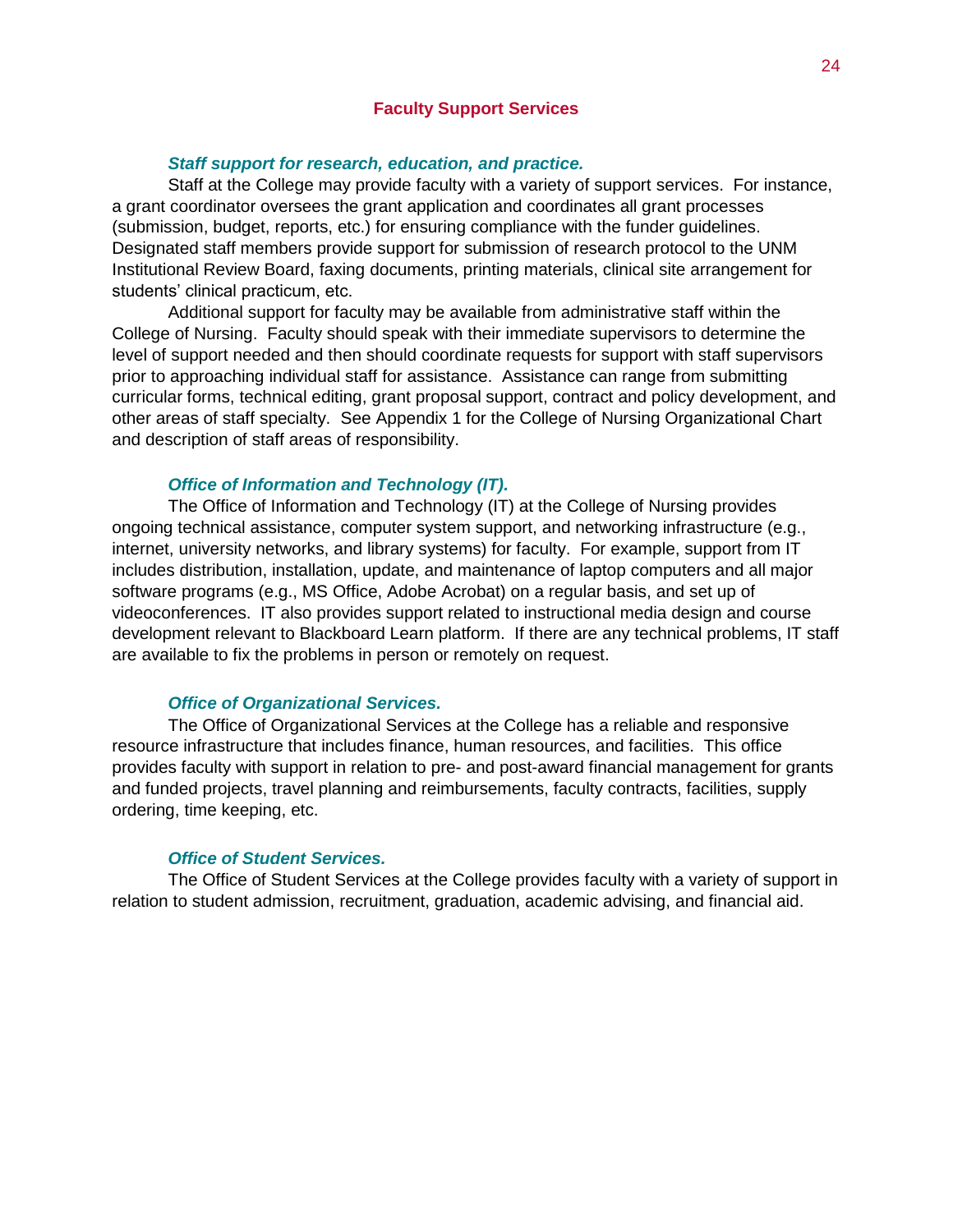# **Faculty Resources**

# *Center for Teaching Excellence.*

<span id="page-26-0"></span>The Center for Teaching Excellence works to cultivate learner-centered teaching across campus. Its mission is to support faculty as they cultivate engagement, equity, and learning in their classrooms. Instructors are introduced to evidence-based pedagogical techniques, a scholarly approach to teaching, and create spaces for thoughtful conversations about teaching and learning in an effort to foster a culture of teaching excellence at UNM. For information on professional development, confidential services, teaching excellence, and other resources, visit: [https://cte.unm.edu/index.php.](https://cte.unm.edu/index.php)

### *Faculty Mentoring Program.*

The [UNM CON Mentoring Toolkit](file://///health.unm.edu/hsc_departments/Nursing/Faculty%20and%20Staff%20Resources/Faculty%20Resources/Mentor%20Toolkit%20CON%207%2013final_1.docx) aims to support early and ongoing professional success for CON faculty. Faculty interested in giving or receiving mentorship at the CON are encouraged to speak with their immediate supervisor regarding their goals, needs, and skills.

### *HSC Faculty Contracts Office.*

The Faculty Contracts Office oversees hiring faculty for UNM Health Sciences Center's four academic schools and colleges. They include: the College of Nursing, the College of Pharmacy, the College of Population Health, and the School of Medicine.

This office reviews and processes contracts, recruitment, and hiring. The office also holds benefits orientations. <https://hsc.unm.edu/admin/fco/#Faculty%20Contracts>

# *UNM Ombuds Office.*

The UNM Ombudsperson for Faculty is a designated neutral or impartial dispute resolution practitioner whose major function is to provide confidential and informal assistance to UNM faculty. For more information regarding services and workshops offered to faculty, please visit: [http://ombudsfac.unm.edu/.](http://ombudsfac.unm.edu/)